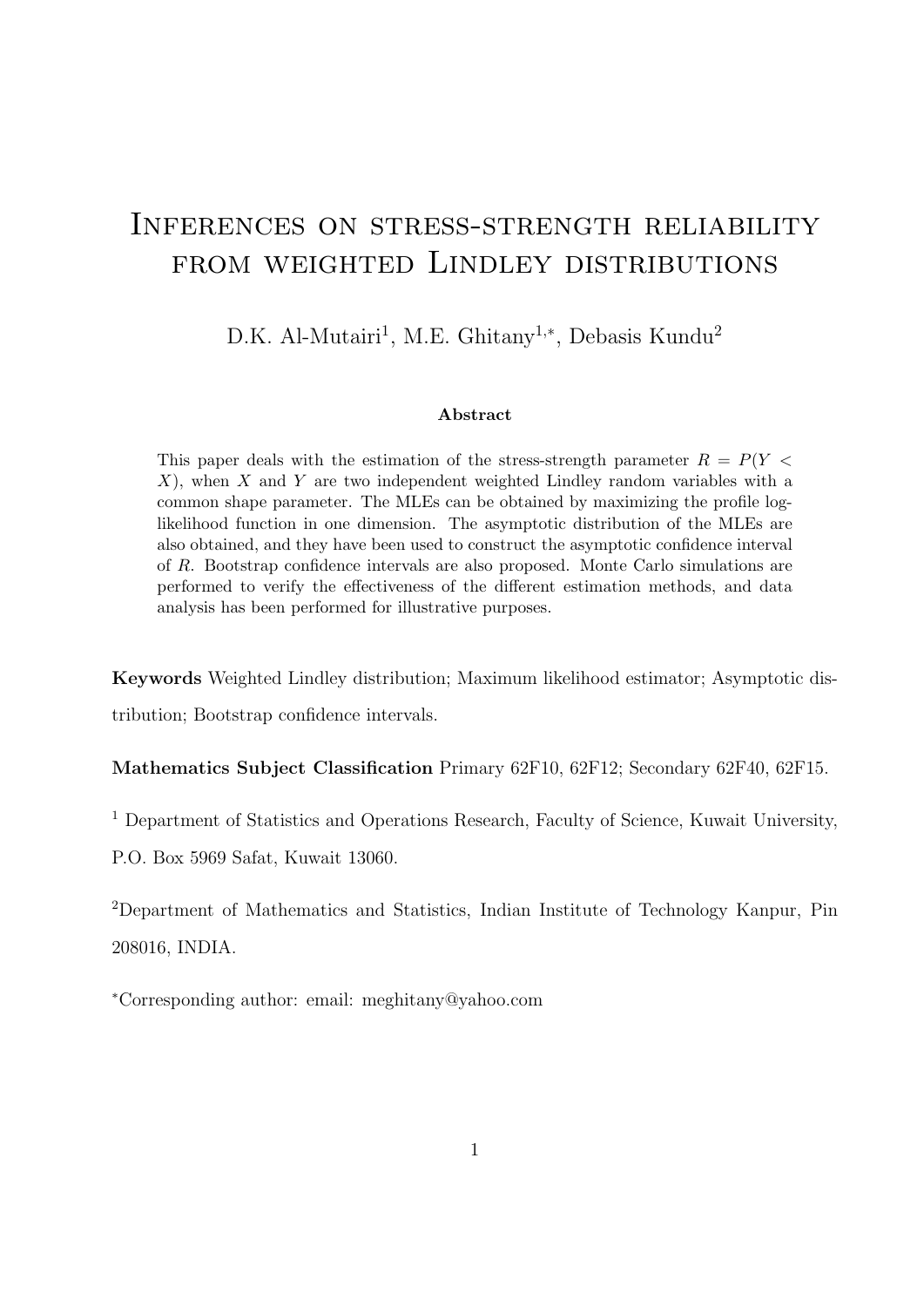### 1 INTRODUCTION

Lindley (1958) originally proposed a lifetime distribution which has the following probability density function (PDF)

$$
f_1(x) = \frac{\theta^2}{1+\theta}(1+x)e^{-\theta x}, \quad x > 0, \ \theta > 0.
$$
 (1)

The distribution with PDF (1) is well known as the Lindley distribution. This distribution was proposed in the context of Bayesian statistics, and it is used as a counter example of fudicial statistics. Ghitany et al. (2008) discussed different properties of the Lindley distribution. It is known that the shape of the PDF of the Lindley distribution is either unimodal or a decreasing function, and the hazard function is always an increasing function.

Although, Lindley distribution has some interesting properties, due to presence of only one parameter, it may not be very useful in practice. Due to this reason, Ghitany et al. (2011) proposed a two-parameter extension of the Lindley distribution, and named it as the weighted Lindley (WL) distribution. The WL distribution is more flexible than the Lindley distribution, and Lindley distribution can be obtained as a special case of the WL distribution. The WL distribution can be defined as follows. A random variable *X* is said to have a WL distribution if it has the PDF

$$
f(x) = \frac{\theta^{c+1}}{(\theta + c)\Gamma(c)} x^{c-1} (1+x)e^{-\theta x}, \qquad x > 0, \quad c, \theta > 0.
$$
 (2)

From now on a WL distribution with the parameters *c* and *θ*, and PDF (2) will be denoted by WL(*c, θ*). The WL distribution has several interesting properties. A brief description of the WL distribution, and some of its new properties are discussed in Section 2.

The main aim of this paper is to consider the inference on the stress-strength parameter  $R = P(Y \le X)$ , where  $X \sim WL(c, \theta_1)$ ,  $Y \sim WL(c, \theta_2)$  and they are independently distributed. Here the notation *∼* means 'follows' or has the distribution. The estimation of the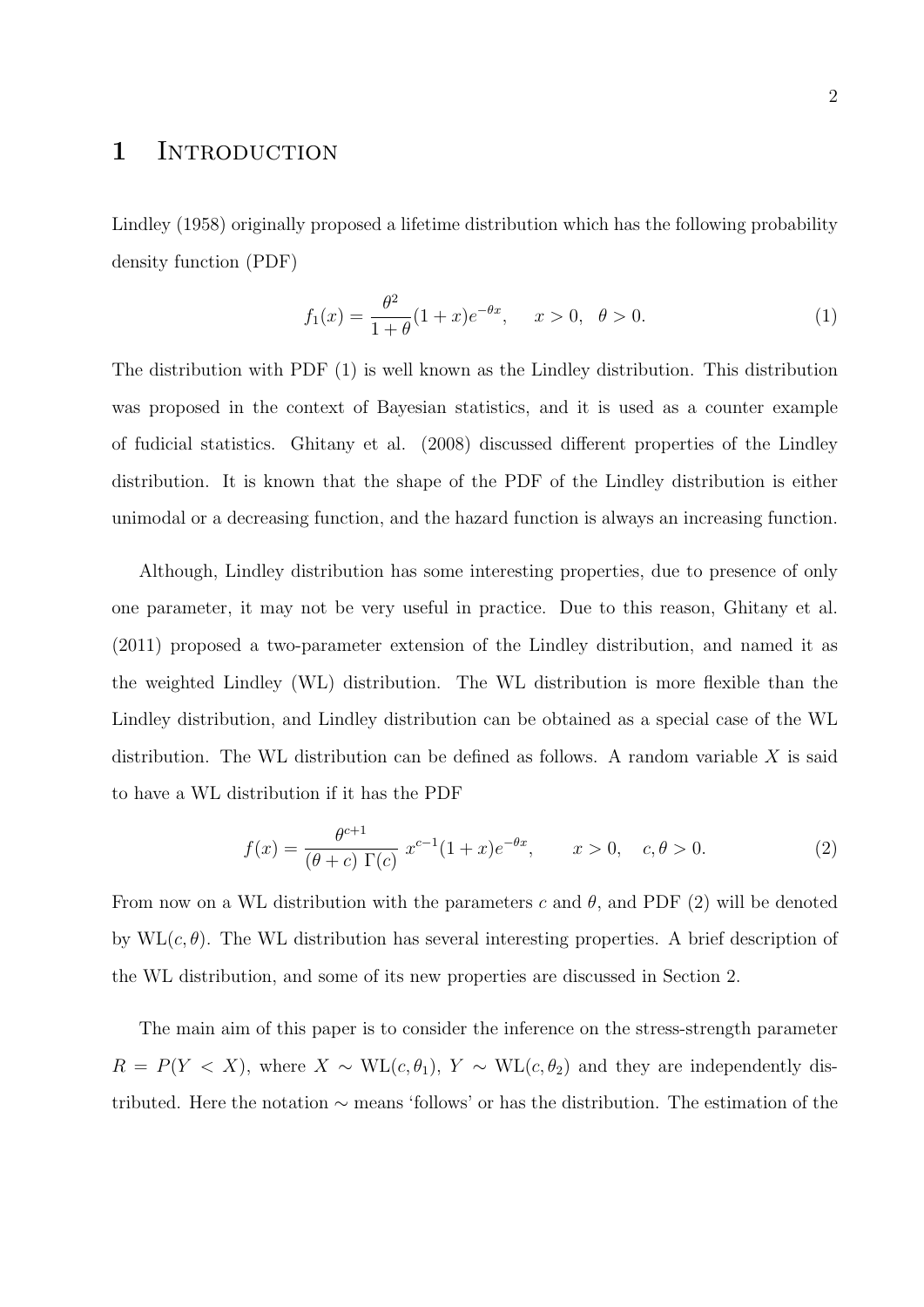stress-strength parameter arises quite naturally in the area of system reliability. For example, if *X* is the strength of a component which is subject to stress *Y* , then *R* is a measure of system performance.

In this paper we consider the case when all the three parameters  $c, \theta_1, \theta_2$  are unknown. The MLEs of the unknown parameters cannot be obtained in explicit forms. The asymptotic distribution of the MLEs of the unknown parameters and also of *R* are obtained. The asymptotic distribution has been used to construct asymptotic confidence interval of the stress strength parameter. Since the asymptotic variance of the MLE of *R* is quite involved, we have proposed to use parametric and non-parametric Bootstrap confidence intervals also. Different estimation methods are compared using Monte Carlo simulations and data analysis has been performed for illustrative purposes.

It may be mentioned that the estimation of the stress-strength parameter has received considerable attention in the statistical literature starting with the pioneering work of Birnbaum (1956), where the author has provided an interesting connection between the classical Mann-Whitney statistic and the stress-strength model. Since then extensive work has been done on developing the inference procedure on *R* for different distributions, both from the Bayesian and frequentist points of view. The monograph by Kotz et al. (2003) provided an excellent review on this topic till that time. For some of the recent references the readers are referred to the articles by Kundu and Gupta (2005, 2006), Gupta and Li (2006), Kim and Chung (2006), Krishnomoorthy et al. (2007), Jiang and Wong (2008), Gupta and Peng  $(2009)$ , Gupta et al.  $(2010, 2012, 2013)$ , Al-Mutairi et al.  $(2011, 2013)$ , Saraçoğlu et al. (2012), Ghitany et al. (2015), and the references cited therein.

The rest of the paper is organized as follows. In Section 2, we briefly discuss about the WL distribution, and discuss some of its properties. In Section 3, we discuss the MLE of *R* and derive its asymptotic properties when all the parameters are unknown. Different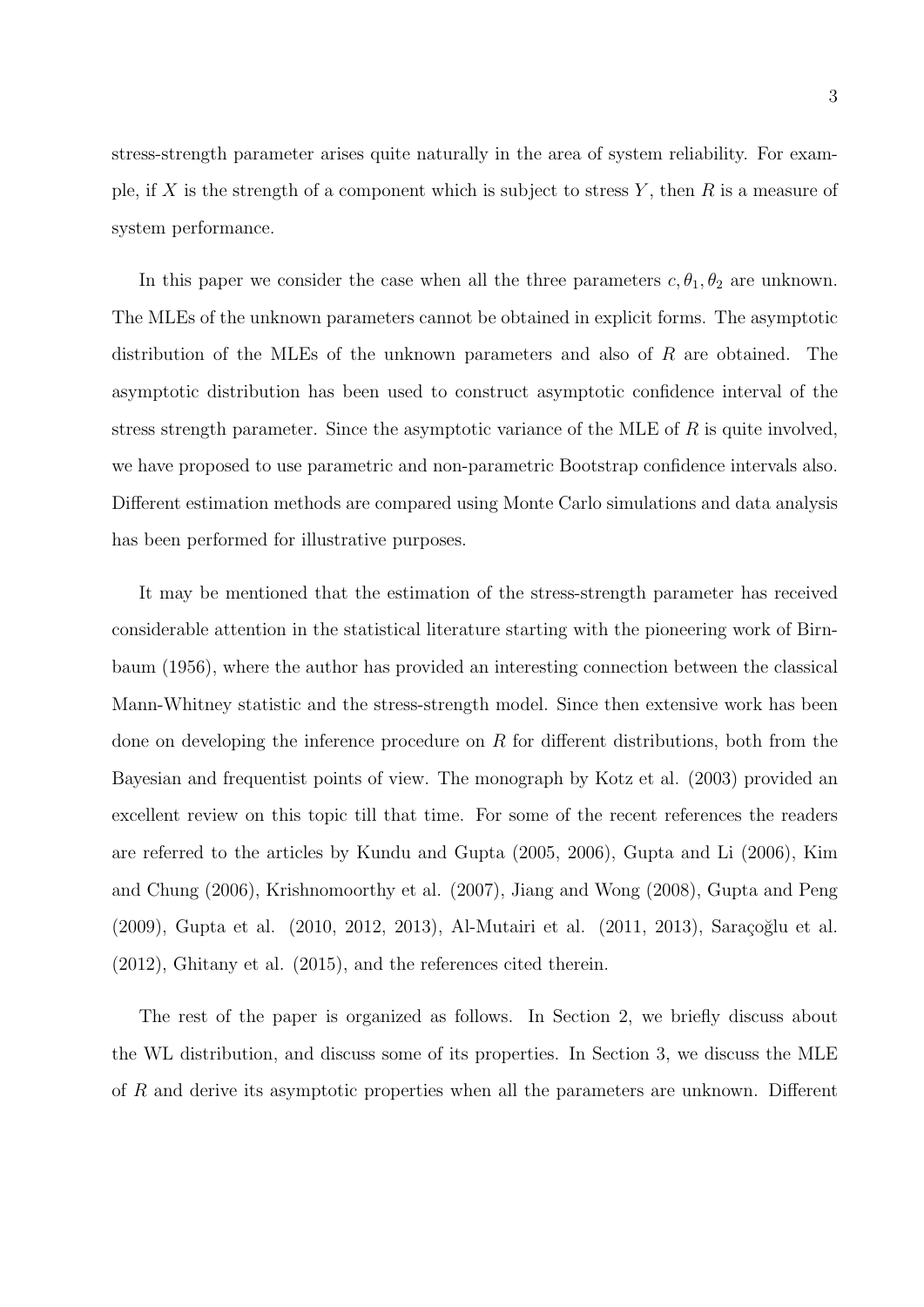bootstrap confidence intervals are discussed in Section 4. Monte Carlo simulation results are provided in Section 5 and the data analysis has been presented in Section 6. Finally, we conclude the paper in Section 7.

## **2** Weighted Lindley Distribution

A random variable X is said to have a WL distribution with parameters  $c$  and  $\theta$ , if it has the PDF (2). The corresponding survival function (SF) takes the following form:

$$
S(x) = \frac{(\theta + c) \Gamma(c, \theta x) + (\theta x)^c e^{-\theta x}}{(\theta + c) \Gamma(c)}, \qquad x > 0, \quad c, \theta > 0,
$$
 (3)

where

$$
\Gamma(a, z) = \int_z^{\infty} y^{a-1} e^{-y} dy, \qquad a > 0, z \ge 0,
$$

is the upper incomplete gamma function and  $\Gamma(a) = \Gamma(a, 0)$  is the usual gamma function. It has been observed by Ghitany et al. (2011) that the PDF of the WL distribution is either decreasing, unimodal or decreasing-increasing-decreasing shape depending on the values of *c* and  $\theta$ . The hazard function of the WL distribution is either bathtub shaped or an increasing function depending only on the value of *c*.

It is clear from (3) that the inversion of the SF cannot be performed analytically. The following mixture representation is useful in generating random samples and also deriving some other properties for the WL distribution. The PDF (2) of WL distribution can be written as

$$
f(x) = p f_{GA}(x; c, \theta) + (1 - p) f_{GA}(x; c + 1, \theta).
$$
 (4)

Here  $p = \theta/(\theta + c)$ , and

$$
f_{GA}(x; c+j-1, \theta) = \frac{\theta^{c+j-1}}{\Gamma(c+j-1)} x^{c+j-2} e^{-\theta x}; \qquad x > 0, \quad c, \theta > 0, j = 1, 2,
$$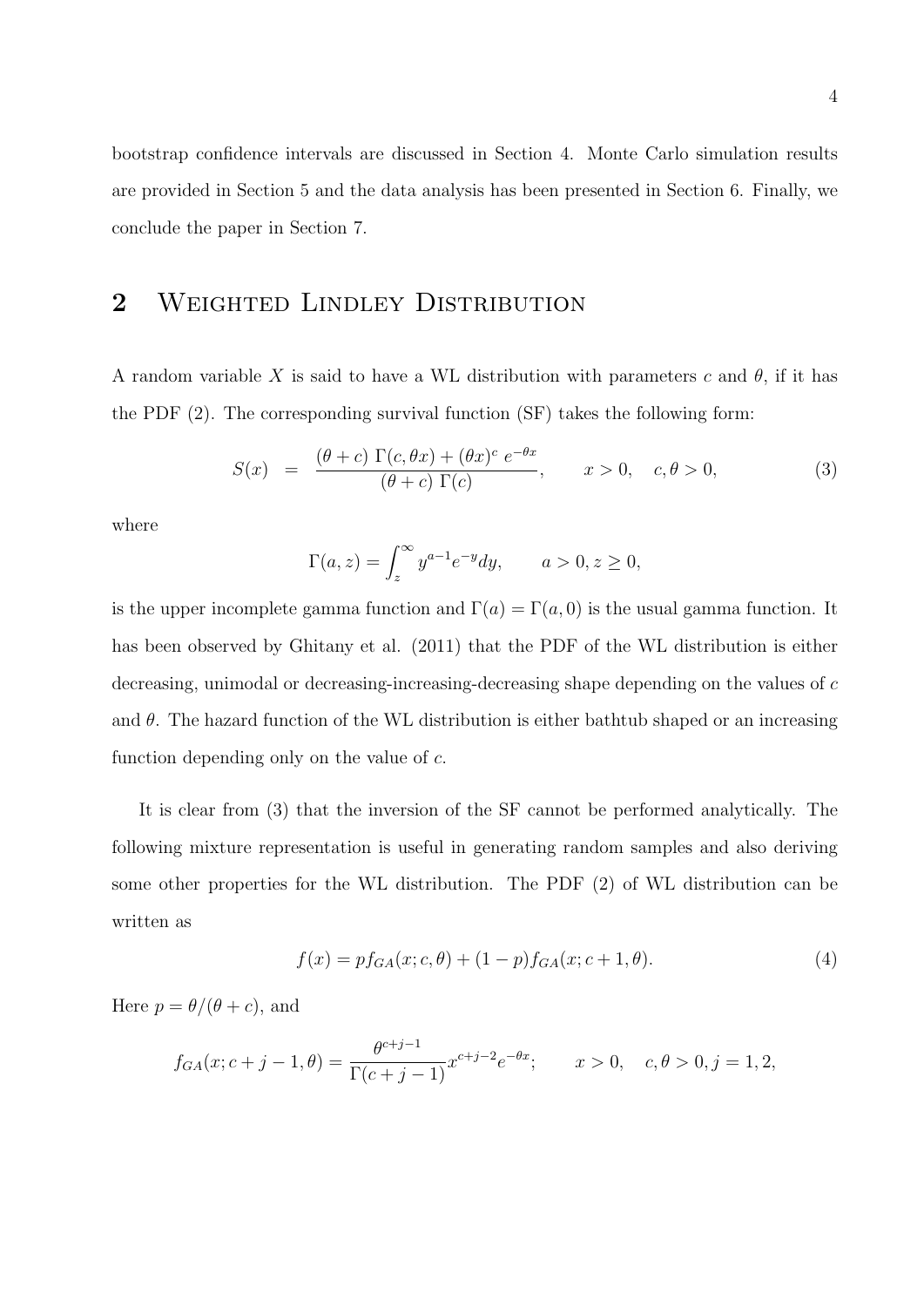is the PDF of the gamma distribution with the shape parameter *c*+*j−*1 and scale parameter *θ*. Since the generation from a gamma distribution can be performed quite efficiently, see for example Kundu and Gupta (2007), the generation from a WL distribution becomes quite straight forward. We further have the following result regarding likelihood ratio ordering.

THEOREM 1: Let  $X \sim \text{WL}(c_1, \theta_1)$  and  $Y \sim \text{WL}(c_2, \theta_2)$ . If  $c_1 \geq c_2$  and  $\theta_1 \leq \theta_2$ , then *X* is larger than *Y* in the sense of likelihood ratio order, written as  $X \geq_{lr} Y$ .

PROOF: From the definition of the likelihood ratio,

$$
\frac{f(x; c_1, \theta_1)}{f(x; c_2, \theta_2)} = \frac{(c_2 + \theta_2) \Gamma(c_2) \theta_1^{c_1 - 1}}{(c_1 + \theta_1) \Gamma(c_1) \theta_2^{c_2 - 1}} x^{c_1 - c_2} e^{-(\theta_1 - \theta_2) x}
$$

increases in *x*, since  $c_1 \geq c_2$  and  $\theta_1 \leq \theta_2$ . Therefore the result follows.

## **3** Maximum Likelihood Estimator of *R*

In this section first we provide the expression of *R*, and then provide the maximum likelihood estimator of *R* when all the parameters are unknown.

#### **3.1** Expression of *R*

To derive the expression of *R*, we will be using the following notation:

$$
\int_0^\infty \Gamma(a,x) \ x^{s-1} \ e^{-\beta x} dx = \frac{\Gamma(a+s)}{s(1+\beta)^{a+s}} \ 2F_1(a+s,1;s+1; \frac{\beta}{1+\beta}), \qquad s > 0, \quad \beta > -1.
$$

where

$$
{}_2F_1(a_1, a_2; b; z) = {}_2F_1(a_2, a_1; b; z) = \sum_{n=0}^{\infty} \frac{(a_1)_n (a_2)_n}{(b)_n} \frac{z^n}{n!}, \qquad |z| < 1, \quad (a)_0 = 1, \ (a)_n = \prod_{k=0}^{n-1} (a+k),
$$

is the hyper-geometric function. We assume  $b \neq 0, -1, -2, \ldots$  to prevent the denominators from vanishing, see Erdélyi et al.  $(1954)$ , p. 325, formula  $(16)$ .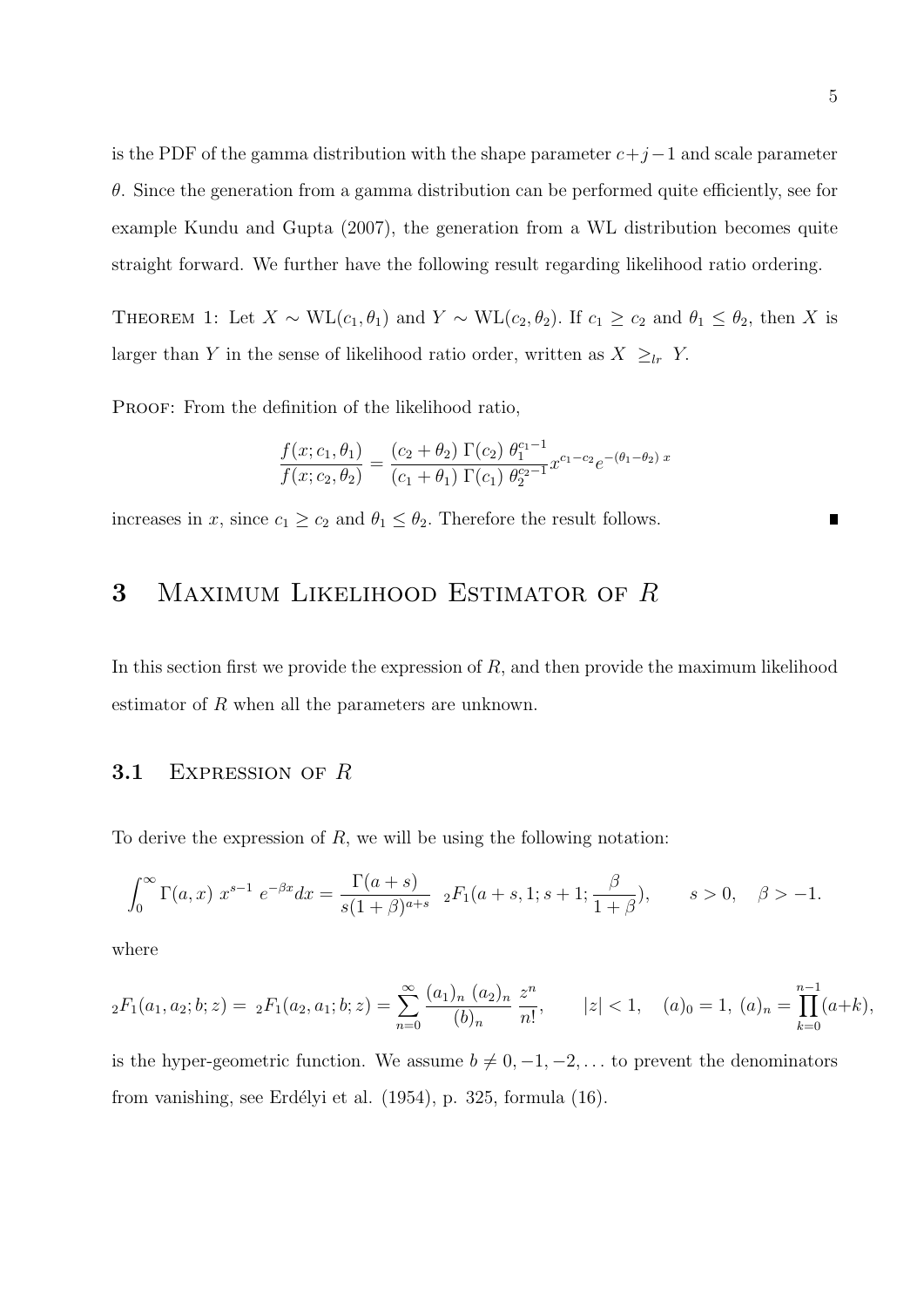Let  $X \sim WL(c, \theta_1)$  and  $Y \sim WL(c, \theta_2)$  be independent random variables. Then

$$
R = P(X > Y)
$$
  
\n
$$
= \int_{0}^{\infty} P(X > Y | Y = y) \cdot f_{Y}(y) dy
$$
  
\n
$$
= \int_{0}^{\infty} S_{X}(y) \cdot f_{Y}(y) dy
$$
  
\n
$$
= \frac{\theta_{2}^{c+1}}{(\theta_{1} + c)(\theta_{2} + c) \Gamma^{2}(c)} \{(\theta_{1} + c) \int_{0}^{\infty} \Gamma(c, \theta_{1}y) \cdot (y^{c-1} + y^{c})e^{-\theta_{2}y} dy
$$
  
\n
$$
+ \theta_{1}^{c} \int_{0}^{\infty} (y^{2c-1} + y^{2c})e^{-(\theta_{1} + \theta_{2})y} dy \}
$$
  
\n
$$
= \frac{\theta_{2}^{c+1}}{(\theta_{1} + c)(\theta_{2} + c) \Gamma^{2}(c)} \{ \frac{(\theta_{1} + c)}{\theta_{1}^{c+1}} \int_{0}^{\infty} \Gamma(c, t) \cdot (\theta_{1}t^{c-1} + t^{c})e^{-(\theta_{2}/\theta_{1})t} dt
$$
  
\n
$$
+ \frac{\theta_{1}^{c} \Gamma(2c)}{(\theta_{1} + \theta_{2})^{2c+1}} (\theta_{1} + \theta_{2} + 2c) \}
$$
  
\n
$$
= \frac{\theta_{1}^{c} \theta_{2}^{c+1} \Gamma(2c)}{(\theta_{1} + c)(\theta_{2} + c)(\theta_{1} + \theta_{2})^{2c+1} \Gamma^{2}(c)} \{ \frac{(\theta_{1} + c)(\theta_{1} + \theta_{2})}{c} \cdot F_{1}(2c, 1; c + 1; \frac{\theta_{2}}{\theta_{1} + \theta_{2}})
$$
  
\n
$$
+ \frac{2c(\theta_{1} + c)}{c+1} \cdot {}_{2}F_{1}(2c+1, 1; c + 2; \frac{\theta_{2}}{\theta_{1} + \theta_{2}}) + \theta_{1} + \theta_{2} + 2c \}
$$
  
\n
$$
= \frac{\theta_{1}^{c} \theta_{2}^{c+1} \Gamma(2c)}{(\theta_{2} + c)(\theta_{1} + \theta_{2})^{2c+1} \Gamma^{2}(c)} \{ \frac{\theta_{1} + \theta_{2}}{c
$$

#### *Remarks.*

(i) When  $\theta_1 = \theta_2$ ,  $R = 0.5$ . This, of course, is expected since, in this case, *X* and *Y* are i.i.d. and there is an equal chance that *X* is bigger than *Y* .

#### **3.2** Maximum Likelihood Estimator of *R*

Suppose  $x_1, x_2, \ldots, x_{n_1}$  is a random sample of size  $n_1$  from the  $\text{WL}(c, \theta_1)$  and  $y_1, y_2, \ldots, y_{n_2}$ is an independent random sample of size  $n_2$  from the  $\text{WL}(c, \theta_2)$ . The log-likelihood function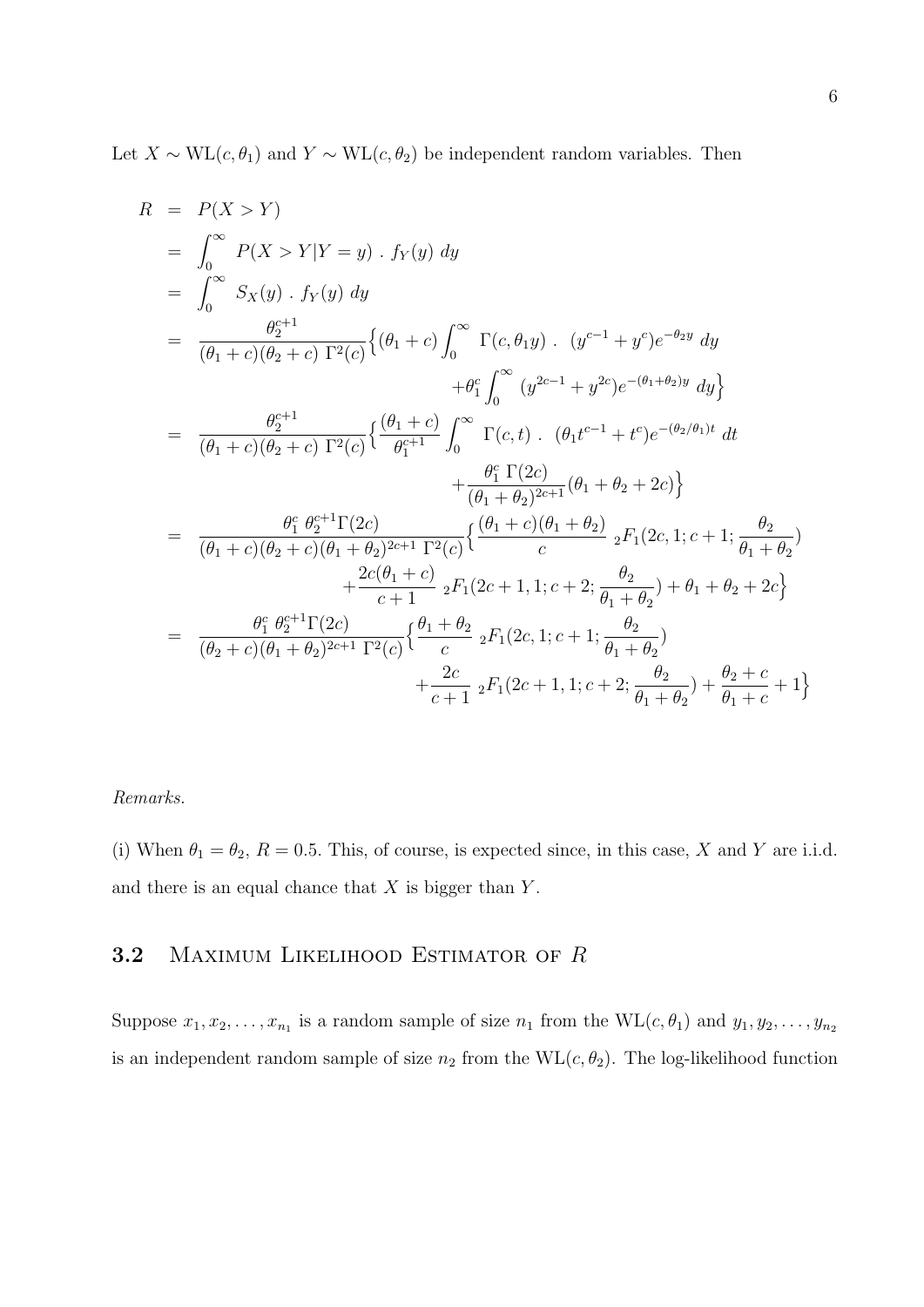$\ell \equiv \ell(c, \theta_1, \theta_2) = \ell(\theta)$  based on the two independent random samples is given by

$$
\ell = \sum_{i=1}^{n_1} \ln[f_X(x_i)] + \sum_{j=1}^{n_2} \ln[f_Y(y_j)]
$$
  
=  $n_1[(c+1)\ln(\theta_1) - \ln(\theta_1 + c) - \ln(\Gamma(c))] + \sum_{i=1}^{n_1} \ln(1 + x_i) + (c-1) \sum_{i=1}^{n_1} \ln(x_i) - n_1\theta_1\bar{x}$   
+  $n_2[(c+1)\ln(\theta_2) - \ln(\theta_2 + c) - \ln(\Gamma(c))] + \sum_{j=1}^{n_2} \ln(1 + y_j) + (c-1) \sum_{j=1}^{n_2} \ln(y_j) - n_2\theta_2\bar{y},$ 

where  $\bar{x}$  and  $\bar{y}$  are the sample means of  $x_1, \ldots, x_{n_1}$  and  $y_1, \ldots, y_{n_2}$ , respectively. The maximum likelihood estimator (MLE)  $\hat{\theta}$  of  $\theta$  is the solutions of the non-linear equations:

$$
\frac{\partial \ell}{\partial c} = n_1 \left[ \ln(\theta_1) - \frac{1}{\theta_1 + c} \right] + n_2 \left[ \ln(\theta_2) - \frac{1}{\theta_2 + c} \right] - (n_1 + n_2) \psi(c)
$$

$$
+ \sum_{i=1}^{n_1} \ln(x_i) + \sum_{j=1}^{n_2} \ln(y_i) = 0,
$$

$$
\frac{\partial \ell}{\partial \theta_1} = n_1 \frac{c(\theta_1 + c + 1)}{\theta_1(\theta_1 + c)} - n_1 \bar{x} = 0,
$$

$$
\frac{\partial \ell}{\partial \theta_2} = n_2 \frac{c(\theta_2 + c + 1)}{\theta_2(\theta_2 + c)} - n_2 \bar{y} = 0,
$$

where  $\psi(c) = \frac{d}{d}$  $\frac{d}{dc}$  ln( $\Gamma(c)$ ) is the digamma function. It is clear that the MLEs of the unknown parameters cannot be obtained in explicit forms. The MLEs are as follows:

$$
\widehat{\theta}_1 \equiv \widehat{\theta}_1(\widehat{c}) = \frac{-\widehat{c}(\bar{x} - 1) + \sqrt{\widehat{c}^2(\bar{x} - 1)^2 + 4\widehat{c}(\widehat{c} + 1)\bar{x}}}{2\bar{x}}
$$

$$
\widehat{\theta}_2 \equiv \widehat{\theta}_2(\widehat{c}) = \frac{-\widehat{c}(\bar{y} - 1) + \sqrt{\widehat{c}^2(\bar{y} - 1)^2 + 4\widehat{c}(\widehat{c} + 1)\bar{y}}}{2\bar{y}},
$$

where  $\hat{c}$  is the solution of the non-linear equation:

$$
n_1\left[\ln(\widehat{\theta_1}(\widehat{c})) - \frac{1}{\widehat{\theta_1}(\widehat{c}) + \widehat{c}}\right] + n_2\left[\ln(\widehat{\theta_2}(\widehat{c})) - \frac{1}{\widehat{\theta_2}(\widehat{c}) + \widehat{c}}\right] - (n_1 + n_2)\psi(\widehat{c}) + \sum_{i=1}^{n_1}\ln(x_i) + \sum_{j=1}^{n_2}\ln(y_i) = 0.
$$

Some iterative procedure needs to be used to solve the above non-linear equation.

Now we provide the elements of the expected Fisher information matrix, which will be needed to construct the asymptotic confidence intervals of the unknown parameters. We will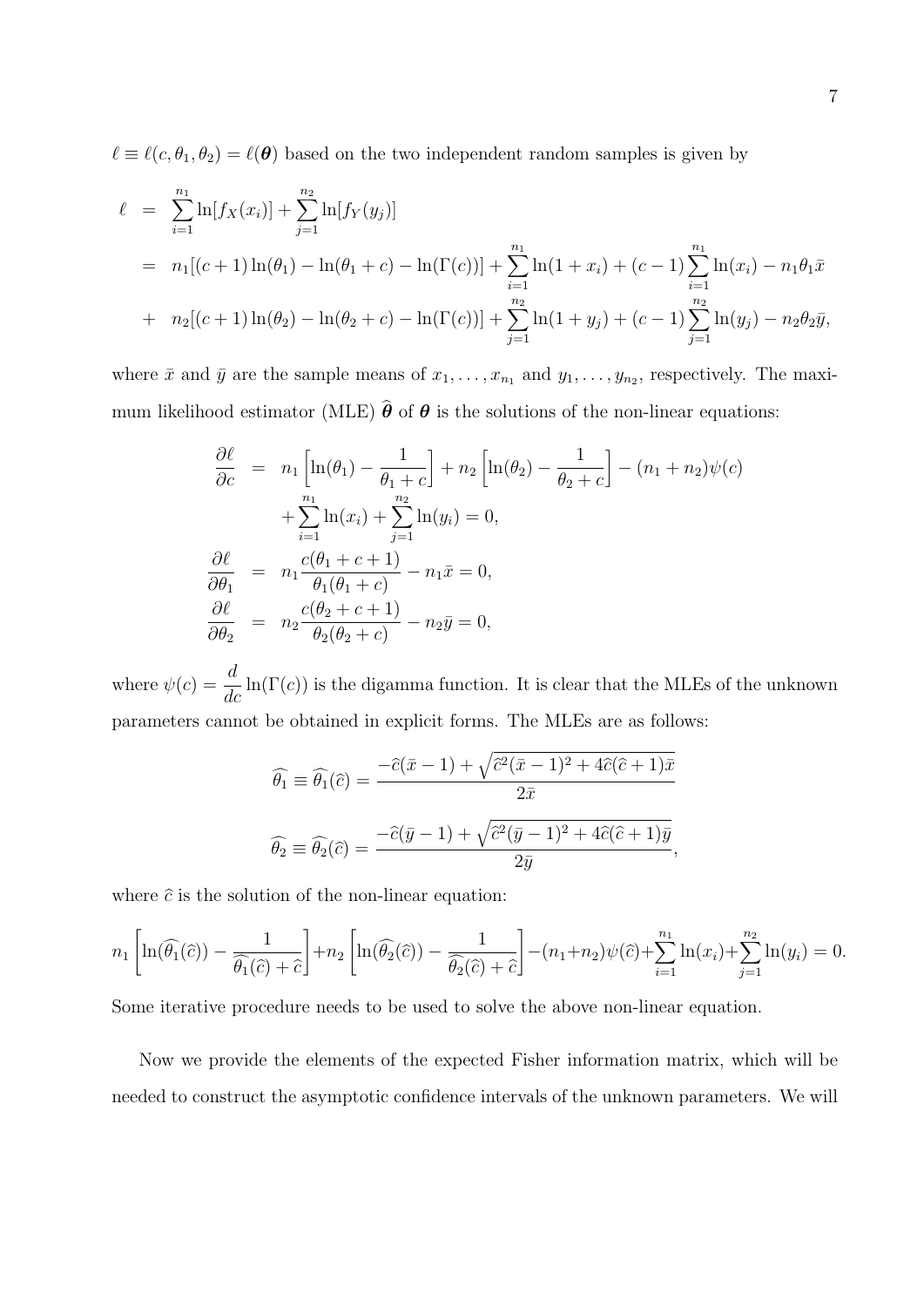use the following notations.

$$
p_1 = \lim_{n_1, n_2 \to \infty} \frac{n_1}{n_1 + n_2}, \qquad p_2 = \lim_{n_1, n_2 \to \infty} \frac{n_2}{n_1 + n_2}
$$

and

$$
\mathbf{H}(\boldsymbol{\theta}) = \begin{bmatrix} \frac{\partial^2 l}{\partial c^2} & \frac{\partial^2 l}{\partial c \partial \theta_1} & \frac{\partial^2 l}{\partial c \partial \theta_2} \\ \frac{\partial^2 l}{\partial \theta_1 \partial c} & \frac{\partial^2 l}{\partial \theta_1^2} & \frac{\partial^2 l}{\partial \theta_1 \partial \theta_2} \\ \frac{\partial^2 l}{\partial \theta_2 \partial c} & \frac{\partial^2 l}{\partial \theta_2 \partial \theta_1} & \frac{\partial^2 l}{\partial \theta_2^2} \end{bmatrix}.
$$

The elements of the symmetric expected Fisher information matrix of  $(c, \theta_1, \theta_2)$  is given by

$$
\mathbf{I}(\boldsymbol{\theta}) = [I_{ij}(\boldsymbol{\theta})] = \lim_{n_1,n_2 \to \infty} E\left[\frac{-1}{n_1+n_2}\mathbf{H}(\boldsymbol{\theta})\right].
$$

In this case

$$
I_{11}(\theta) = \psi'(c) - \frac{p_1}{(\theta_1 + c)^2} - \frac{p_2}{(\theta_2 + c)^2},
$$
  
\n
$$
I_{22}(\theta) = p_1 \left[ \frac{c+1}{\theta_1^2} - \frac{1}{(\theta_1 + c)^2} \right],
$$
  
\n
$$
I_{33}(\theta) = p_2 \left[ \frac{c+1}{\theta_2^2} - \frac{1}{(\theta_2 + c)^2} \right],
$$
  
\n
$$
I_{12}(\theta) = -p_1 \left[ \frac{1}{\theta_1} + \frac{1}{(\theta_1 + c)^2} \right],
$$
  
\n
$$
I_{13}(\theta) = -p_2 \left[ \frac{1}{\theta_2} + \frac{1}{(\theta_2 + c)^2} \right],
$$
  
\n
$$
I_{23}(\theta) = 0,
$$

where  $\psi'(c) = \frac{d}{d}$  $\frac{d}{dc}\psi(c)$  is the trigamma function. Since WL family satisfies all the regularity conditions of the consistency and asymptotic normality of the MLEs, see for example Lehmann and Casella (1998), pp. 461-463, we have the following result.

THEOREM 2: The asymptotic distribution of the MLE  $\hat{\boldsymbol{\theta}}$  of  $\boldsymbol{\theta}$  satisfies

$$
\sqrt{n_1+n_2} \; (\widehat{\boldsymbol{\theta}}-\boldsymbol{\theta}) \stackrel{d}{\to} N_3(\mathbf{0},\mathbf{I}^{-1}(\boldsymbol{\theta})),
$$

where  $\stackrel{d}{\to}$  denotes convergence in distribution and  $I^{-1}(\theta)$  is the inverse of the matrix  $I(\theta)$ .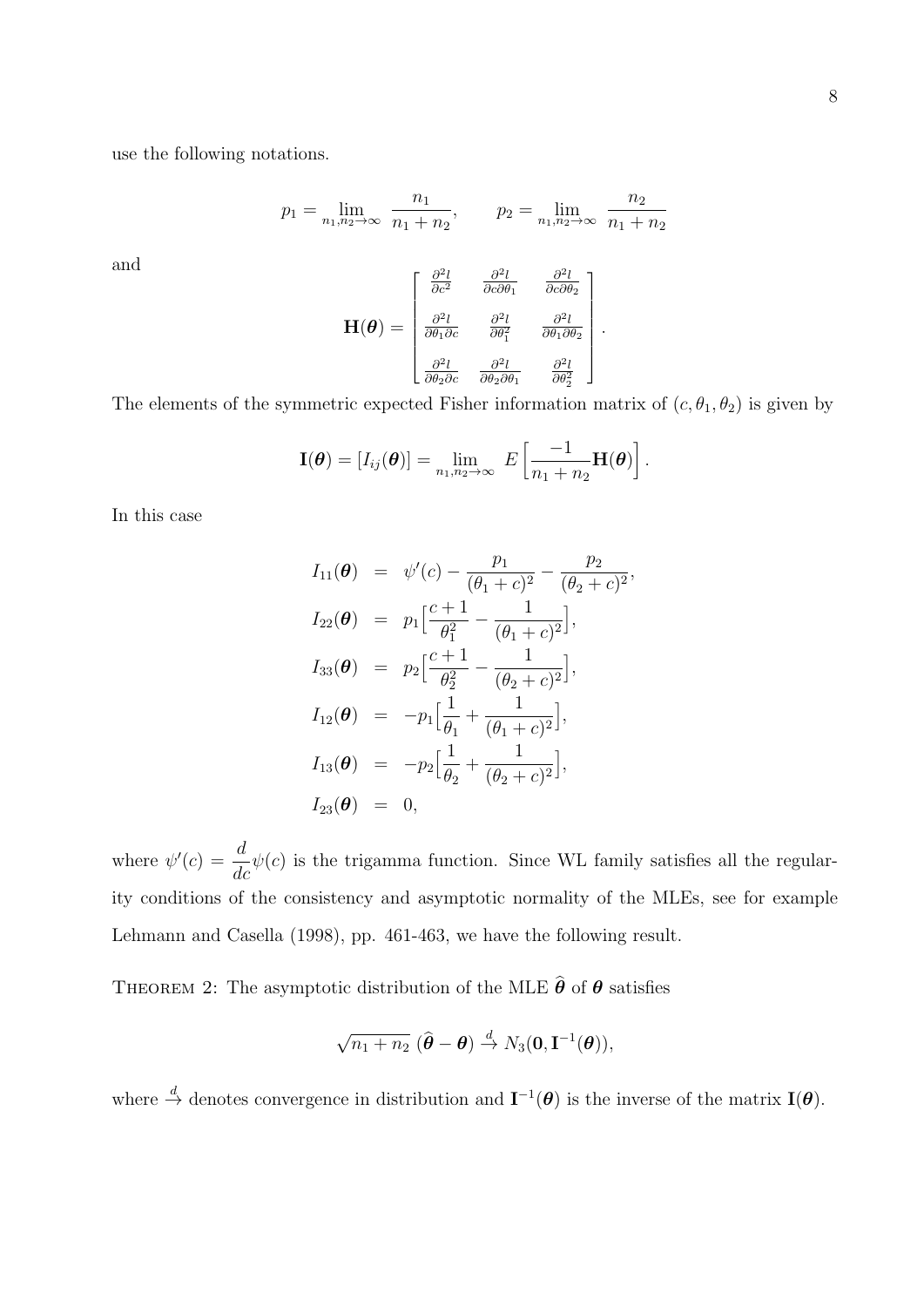The asymptotic variance-covariance matrix of the MLE  $\widehat{\pmb{\theta}}$  is given by

$$
\frac{1}{n_1+n_2} \mathbf{I}^{-1}(\boldsymbol{\theta}) = \begin{pmatrix} Var(\hat{c}) & Cov(\hat{c}, \hat{\theta}_1) & Cov(\hat{c}, \hat{\theta}_2) \\ Cov(\hat{c}, \hat{\theta}_1) & Var(\hat{\theta}_1) & Cov(\hat{\theta}_1, \hat{\theta}_2) \\ Cov(\hat{c}, \hat{\theta}_2) & Cov(\hat{\theta}_1, \hat{\theta}_2) & Var(\hat{\theta}_2) \end{pmatrix}.
$$

We need the following integral representation for further development, see for example Andrews (1998), p. 364:

$$
{}_2F_1(a,b;c;z) = \frac{\Gamma(c)}{\Gamma(b)\Gamma(c-b)} \int_0^1 t^{b-1} (1-t)^{c-b-1} (1-zt)^{-a} dt, \ |zt| < 1, \quad c > b > 0,
$$

$$
_2F_1(2c, 1; c+1; z) = c \int_0^1 (1-t)^{c-1} (1-zt)^{-2c} dt
$$

$$
J_1(c, z) = \frac{\partial}{\partial c} \left\{ \frac{1}{c} \, {}_2F_1(2c, 1; c+1; z) \right\}
$$
  
= 
$$
\int_0^1 (1-t)^{c-1} (1-zt)^{-2c} \ln \left( \frac{1-t}{(1-zt)^2} \right) dt
$$

$$
{}_2F_1(2c+1,1;c+2;z) = (c+1)\int_0^1 (1-t)^c (1-zt)^{-2c-1} dt
$$

$$
J_2(c, z) = \frac{\partial}{\partial c} \left\{ \frac{1}{c+1} {}_2F_1(2c+1, 1; c+2; z) \right\}
$$
  
= 
$$
\int_0^1 (1-t)^c (1-zt)^{-2c-1} \ln \left( \frac{1-t}{(1-zt)^2} \right) dt.
$$

In order to establish the asymptotic normality of *R*, we further define

$$
\mathbf{d}(\boldsymbol{\theta}) = \Big(\frac{\partial R}{\partial c}, \frac{\partial R}{\partial \theta_1}, \frac{\partial R}{\partial \theta_2}\Big)^T = \Big(d_1, d_2, d_3\Big)^T,
$$

where  $T$  is the transpose operation and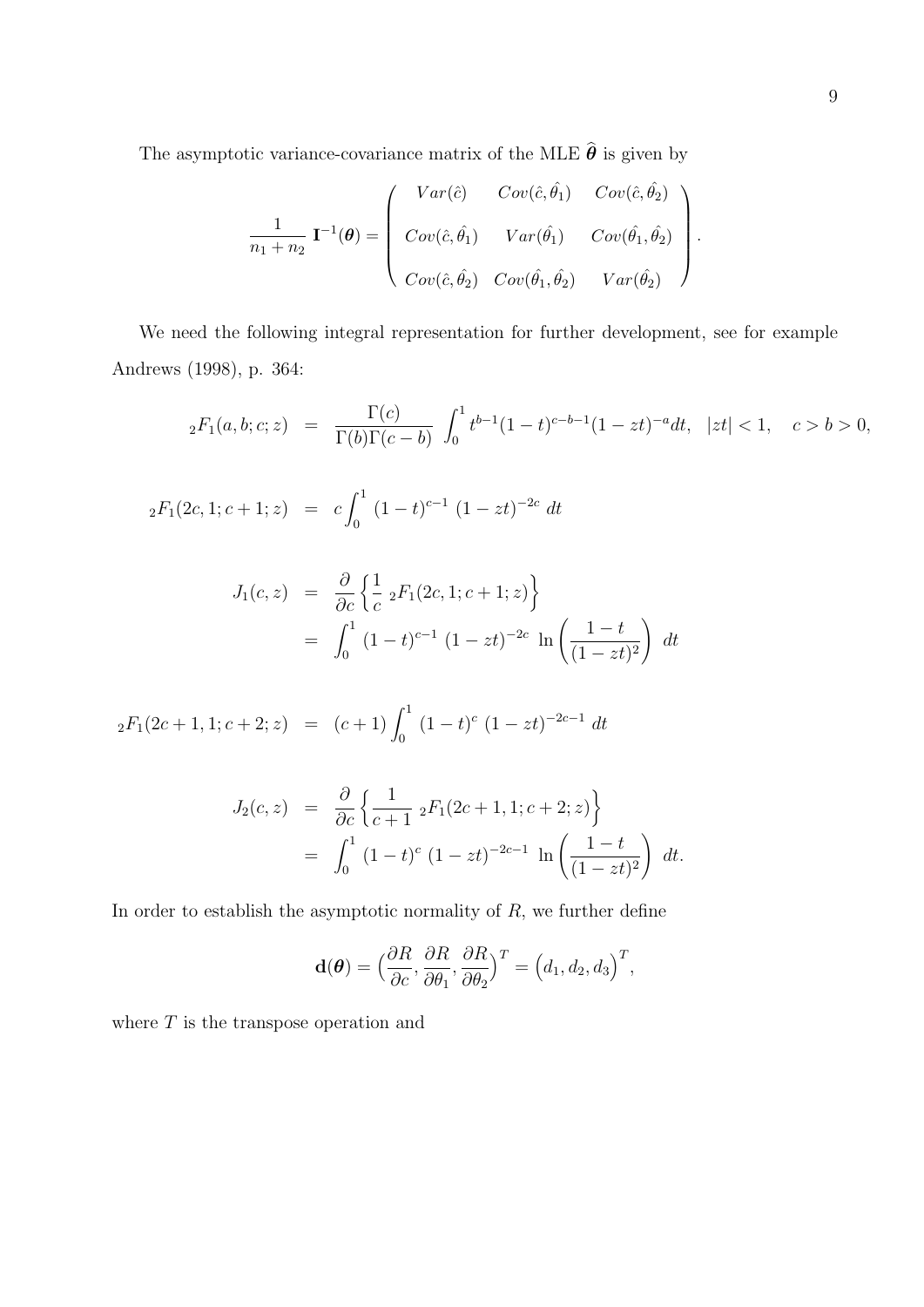$$
d_1 = \frac{\theta_1^c \theta_2^{c+1} \Gamma(2c)}{(\theta_2 + c)(\theta_1 + \theta_2)^{2c+1} \Gamma^2(c)} \Big\{ (\theta_1 + \theta_2) J_1(c, \frac{\theta_2}{\theta_1 + \theta_2}) + 2c J_2(c, \frac{\theta_2}{\theta_1 + \theta_2}) + \frac{2}{c+1} {}_2F_1(2c+1, 1; c+2; \frac{\theta_2}{\theta_1 + \theta_2}) + \frac{\theta_1 - \theta_2}{(\theta_1 + c)^2} \Big\} + R \Big\{ \ln \left( \frac{\theta_1 \theta_2}{(\theta_1 + \theta_2)^2} \right) + 2\psi(2c) - 2\psi(c) - \frac{1}{\theta_2 + c} \Big\}
$$

$$
d_2 = d_2(\theta_1, \theta_2)
$$
  
= 
$$
-\frac{\Gamma(c+\frac{1}{2})\left\{4c^3 + (\theta_1+1)(\theta_1+\theta_2)^2 + c^2(2+8\theta_1+4\theta_2) + c[5\theta_1^2 + \theta_2(\theta_2+2) + \theta_1(4+6\theta_2)]\right\}}{2^{1-2c} \theta_1^{-c} \theta_2^{-c-1} \sqrt{\pi} \Gamma(c)(\theta_1+c)^2(\theta_2+c)(\theta_1+\theta_2)^{2c+2}},
$$

$$
d_3 = -d_2(\theta_2, \theta_1).
$$

Therefore, using Theorem 2 and delta method, we obtain the asymptotic distribution of  $\widehat{R}$ , the MLE of *R*, as

$$
\sqrt{n_1 + n_2} \; (\hat{R} - R) \stackrel{d}{\to} N\Big(0, \mathbf{d}^T(\boldsymbol{\theta}) \; \mathbf{I}^{-1}(\boldsymbol{\theta}) \; \mathbf{d}(\boldsymbol{\theta})\Big). \tag{5}
$$

From (5) the asymptotic variance of  $\hat{R}$  is obtained as

$$
Var(\widehat{R}) = \frac{1}{n_1 + n_2} d^{T}(\boldsymbol{\theta}) \mathbf{I}^{-1}(\boldsymbol{\theta}) d(\boldsymbol{\theta})
$$
  
=  $d_1^2 Var(\widehat{c}) + d_2^2 Var(\widehat{\theta}_1) + d_3^2 Var(\widehat{\theta}_2) + 2 d_1 d_2 Cov(\widehat{c}, \widehat{\theta}_1)$   
+2  $d_1 d_3 Cov(\widehat{c}, \widehat{\theta}_2) + 2 d_2 d_3 Cov(\widehat{\theta}_1, \widehat{\theta}_2).$ 

Hence, using (5), an asymptotic  $100(1 - \alpha)$ % confidence interval for *R* can be obtained as

$$
\hat{R} \mp z_{\frac{\alpha}{2}} \sqrt{\widehat{Var}(\hat{R})},
$$

where  $z_{\frac{\alpha}{2}}$  is the upper  $\alpha/2$  quantile of the standard normal distribution. Since, the expression of asymptotic variance of  $\hat{R}$  is quite involved, we consider different bootstrap confidence intervals of *R*.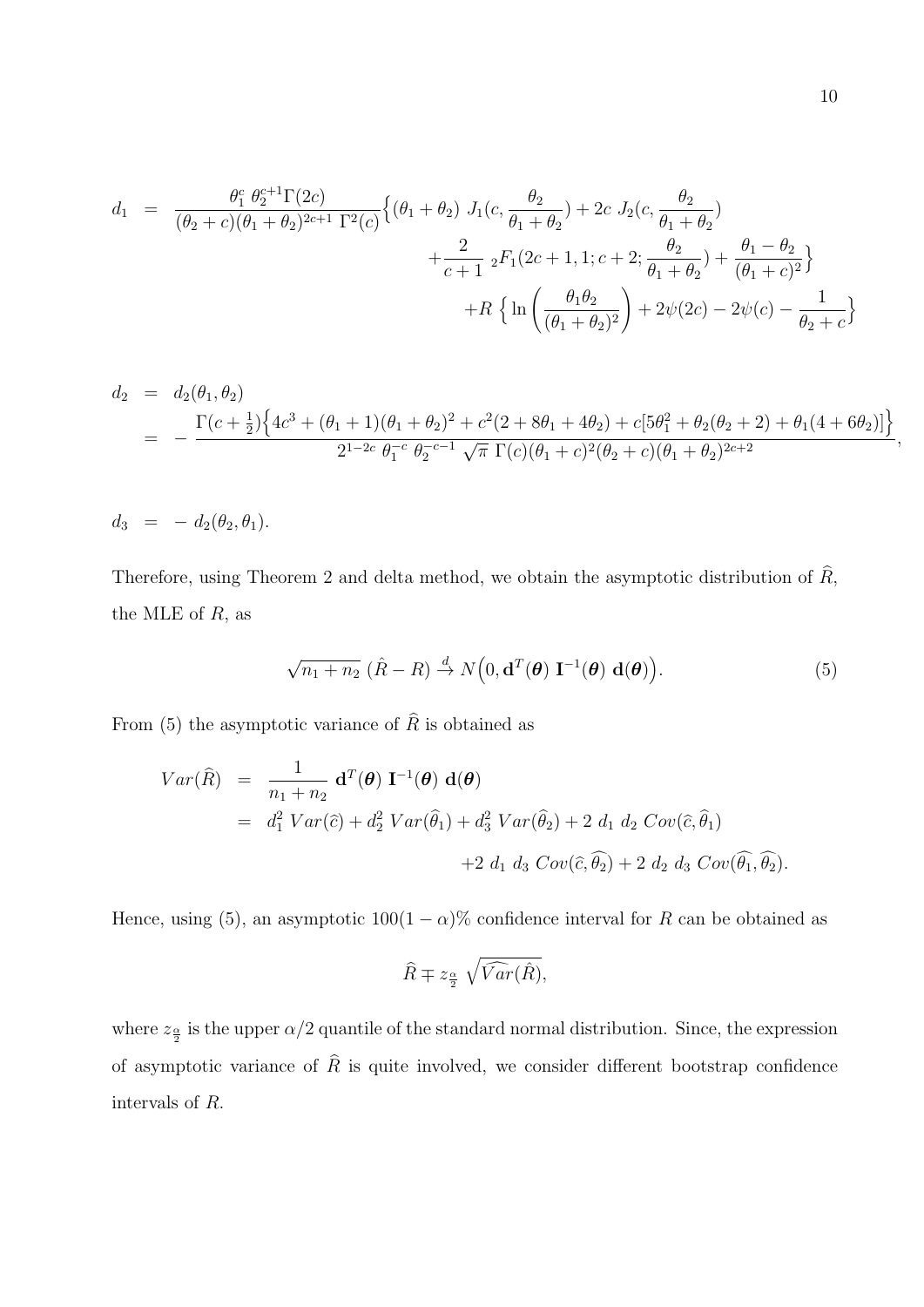### **4** Bootstrap Confidence Intervals

In this section we provide different parametric and non-parametric bootstrap confidence intervals of *R*. It is assumed that we have independent random samples  $x_1, \dots, x_{n_1}$  and  $y_1, \dots, y_{n_2}$  obtained from  $\text{WL}(c, \theta_1)$  and  $\text{WL}(c, \theta_2)$ , respectively. First, we propose to use the following method to generate non-parametric bootstrap samples, as suggested by Efron and Tibshirani (1998), from the given random samples.

ALGORITHM: (Non-parametric bootstrap sampling)

- Step 1: Generate independent bootstrap samples  $x_1^*, \dots, x_{n_1}^*$  and  $y_1^*, \dots, y_{n_2}^*$  taken with replacement from the given samples  $x_1, \dots, x_{n_1}$  and  $y_1, \dots, y_{n_2}$ , respectively. Based on the bootstrap samples, compute the MLE  $(\hat{c}^*, \theta_1^*, \theta_2^*)$  of  $(c, \theta_1, \theta_2)$  as well as  $R^*$  $R(\hat{c}, \theta_1^*, \theta_2^*)$  of *R*.
- *•* Step 2: Repeat Step 1, *B* times to obtain a set of bootstrap estimates of *R*, say  ${R_j^*, j = 1, \cdots, B}.$

Using the above bootstrap sample values of *R,* we obtain three different bootstrap confidence interval of *R*. The ordered  $R_j^*$  for  $j = 1, \dots B$  will be denoted as:

$$
\widehat{R}^{*(1)} < \cdots < \widehat{R}^{*(B)}.
$$

(i) *Percentile bootstrap (p-boot) confidence interval*:

Let  $\widehat{R}^{*(\tau)}$  be the  $\tau$  percentile of  $\{\widehat{R}^*_{j}, j = 1, 2, \ldots, B\}$ , i.e.  $\widehat{R}^{*(\tau)}$  is such that

$$
\frac{1}{B} \sum_{j=1}^{B} I(\hat{R}_{j}^{*} \leq \hat{R}^{*(\tau)}) = \tau, \qquad 0 < \tau < 1,
$$

where  $I(\cdot)$  is the indicator function.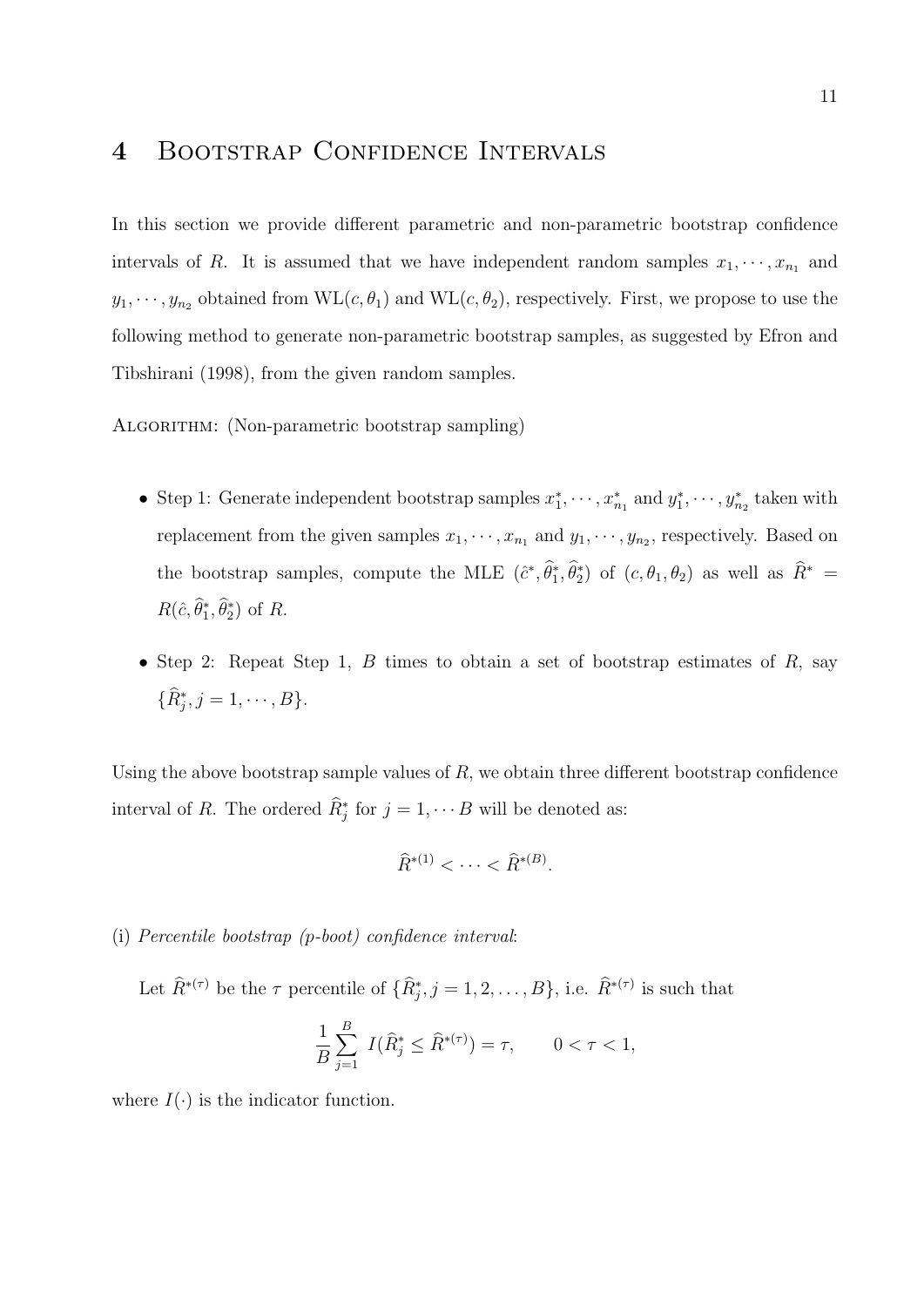A 100(1  $-\alpha$ )% *p*-boot confidence interval of *R* is given by

$$
(\hat{R}^{*(\alpha/2)}, \hat{R}^{*(1-\alpha/2)}).
$$

#### (ii) *Student's t bootstrap (t-boot) confidence interval*:

Let  $R^*$  and  $se(R^*)$  be the sample mean and sample standard deviation of  $\{R_j^*, j =$  $1, 2, \ldots, B$ , where  $R_j^*$  is the MLE of *R* for the *j*th bootstrap sample.

Also, let  $\hat{t}^{*(\tau)}$  be the  $\tau$  percentile of  $\{\frac{R_j^*-R^*}{se(\widehat{R}^*)}$  $se(R^*)$  $, j = 1, 2, \ldots, B$ , i.e.  $\hat{t}^{*(\tau)}$  is such that

$$
\frac{1}{B} \sum_{j=1}^{B} I(\frac{\widehat{R}_{j}^{*} - \overline{\widehat{R}^{*}}}{se(\widehat{R}^{*})} \leq \widehat{t}^{*(\tau)}) = \tau, \qquad 0 < \tau < 1.
$$

A 100(1  $-\alpha$ )% *t*-boot confidence interval of *R* is given by

$$
\widehat{R} \pm \widehat{t}^{*(\alpha/2)} \; se(\widehat{R^*}).
$$

#### (iii) *Bias-corrected and accelerated bootstrap (BCa-boot) confidence interval*:

Let  $z^{(\tau)}$  and  $\hat{z}_0$ , respectively, be such that  $z^{(\tau)} = \Phi^{-1}(\tau)$  and

$$
\hat{z}_0 = \Phi^{-1}\Big(\frac{1}{B}\sum_{j=1}^B I(\hat{R}_j^* \leq \hat{R})\Big),
$$

where  $\Phi^{-1}(.)$  is the inverse CDF of the standard normal distribution. The value  $\hat{z}_0$  is called bias-correction. Also, let

$$
\hat{a} = \frac{\sum_{i=1}^{n} (\hat{R}_{(.)} - \hat{R}_{(i)})^3}{6\left[\sum_{i=1}^{n} (\hat{R}_{(.)} - \hat{R}_{(i)})^2\right]^{3/2}}
$$

where  $R_{(i)}$  is the MLE of  $R$  based of  $(n-1)$  observations after excluding the *i*th observation and  $\widehat{R}_{(\cdot)} = \frac{1}{n}$  $\frac{1}{n} \sum_{i=1}^{n} \hat{R}_{(i)}$ . The value  $\hat{a}$  is called acceleration factor.

A 100(1  $-\alpha$ )% *BC*<sub>a</sub>-boot confidence interval of *R* is given by

$$
(\widehat{R}^{*(\nu_1)}, \widehat{R}^{*(\nu_2)}),
$$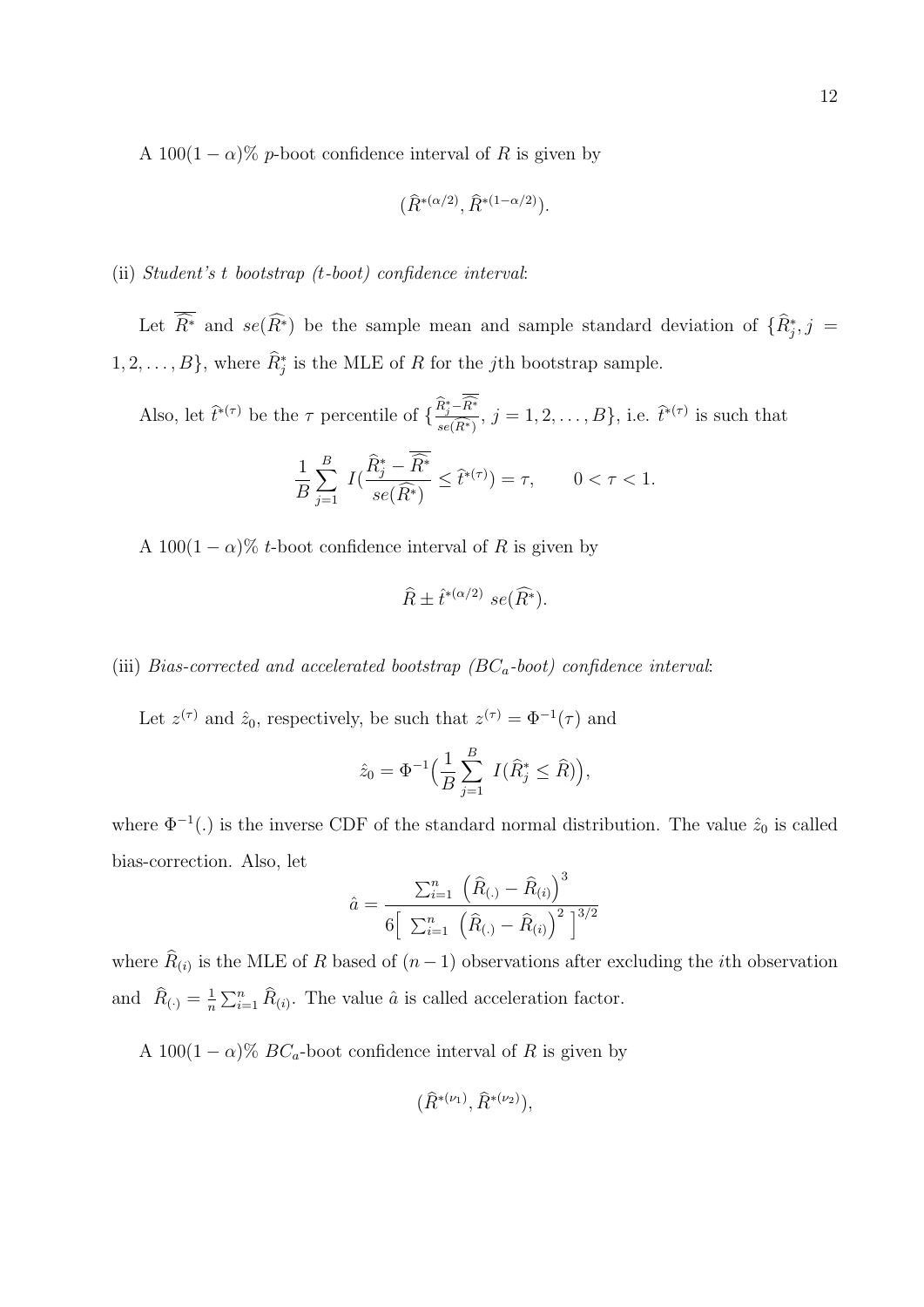where

$$
\nu_1 = \Phi\Big(\hat{z}_0 + \frac{\hat{z}_0 + z^{(\alpha/2)}}{1 - \hat{a}(\hat{z}_0 + z^{(\alpha/2)})}\Big), \qquad \nu_2 = \Phi\Big(\hat{z}_0 + \frac{\hat{z}_0 + z^{(1-\alpha/2)}}{1 - \hat{a}(\hat{z}_0 + z^{(1-\alpha/2)})}\Big).
$$

Now we provide the following method to generate parametric bootstrap samples from the given random samples, and they can be used to construct different parametric bootstrap confidence intervals.

ALGORITHM: (Parametric bootstrap sampling)

- Step 1: Compute the MLEs of *c*,  $\theta_1$  and  $\theta_2$  from the given random samples, say  $\hat{c}$ ,  $\theta_1$  and  $\theta_2$ , respectively. Generate independent bootstrap samples  $x_1^*, \dots, x_{n_1}^*$  and  $y_1^*, \dots, y_{n_2}^*$ , from  $\text{WL}(\hat{c}, \theta_1)$  and  $\text{WL}(\hat{c}, \theta_2)$ , respectively. Based on the bootstrap samples, compute the MLE  $(\hat{c}^*, \theta_1^*, \theta_2^*)$  of  $(c, \theta_1, \theta_2)$  as well as  $R^* = R(\hat{c}, \theta_1^*, \theta_2^*)$  of R.
- *•* Step 2: Repeat Step 1, *B* times to obtain a set of bootstrap estimates of *R*, say  ${R_j^*, j = 1, \cdots, B}$

Using the above bootstrap samples of *R* we can obtain three different parametric bootstrap confidence intervals of *R* similar to the non-parametric ones. It may be mentioned that all the bootstrap confidence intervals can be obtained even in the logit scale also, and we have presented those results in Section 5.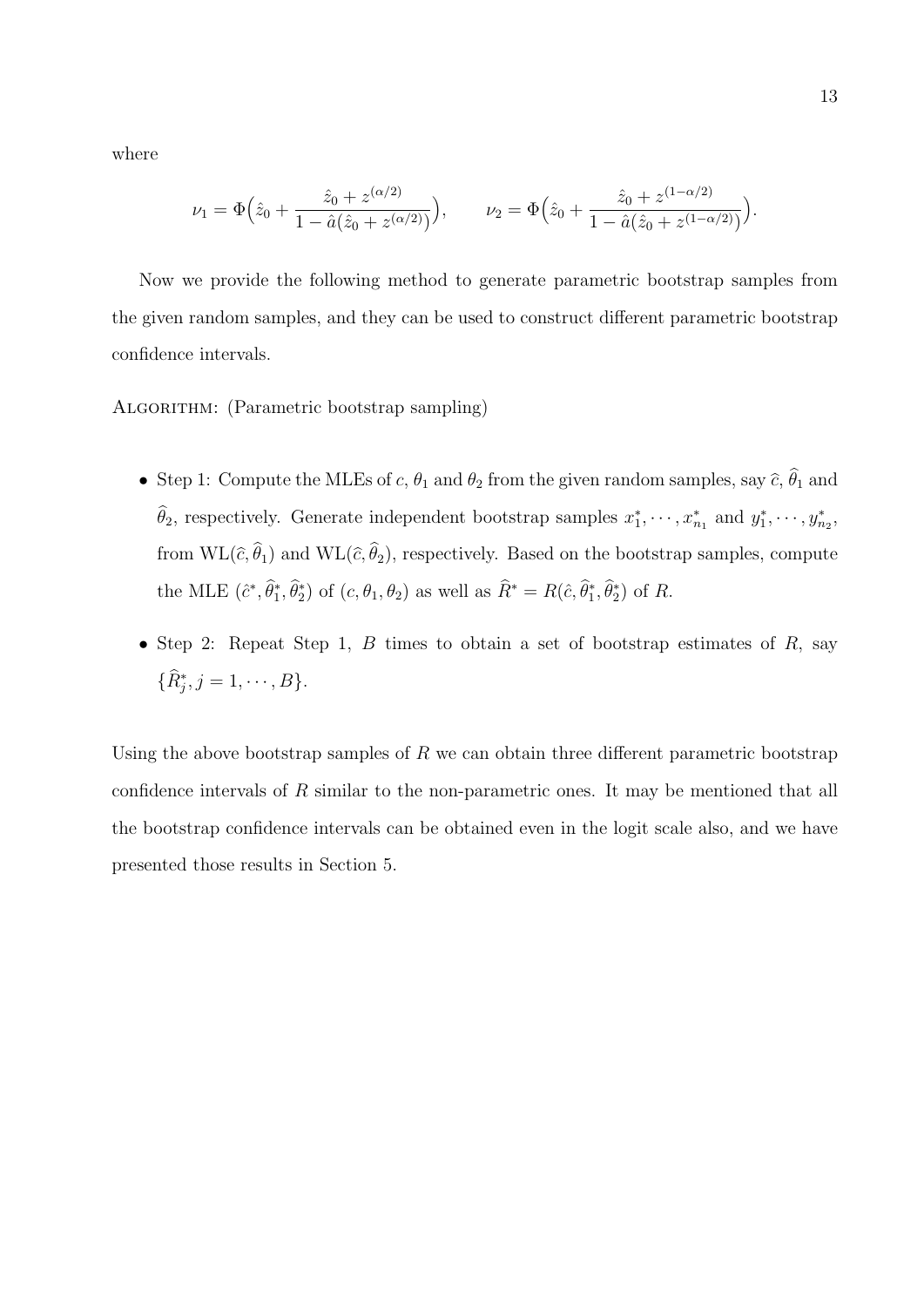### **5** Monte Carlo Simulations

In this section, we present some Monte Carlo simulation results mainly to compare the performances of different methods for different sample sizes and for different parameter values. We mainly investigate the performance of the point and interval estimation of the reliability  $R = P(X > Y)$  based on maximum likelihood procedure when all the parameters are unknown. Specifically, we investigate the bias and mean square error (MSE) of the simulated MLEs. Also, we investigate the coverage probability and the length of the simulated 95% confidence intervals based on maximum likelihood method and different bootstrap procedures presented in Section 4.

For this purpose, we have generated 3,000 samples with  $B = 1,000$  bootstrap samples from each of independent  $\text{WL}(c, \theta_1)$  and  $\text{WL}(c, \theta_2)$  distributions where  $(c, \theta_1, \theta_2)$ : (0.75, 2.5, 1),  $(2, 1, 1)$  and  $(4, 2, 5)$ . These parameter values correspond to  $R = 0.26, 0.5$  and 0.91, respectively. We have taken different sample sizes namely  $(n_1, n_2)$ :  $(20, 20)$ ,  $(20, 30)$ ,  $(20, 50)$ ,  $(30,20), (30,30), (30,50), (50,20), (50,30), (50,50).$ 

In Tables 1 - 3, we report the average biases and the mean squared errors of the estimates of *R* based on MLEs, parametric bootstrap and non-parametric bootstrap methods. In Tables 4 - 6, we provide the coverage percentages and the average lengths of the confidence intervals of *R* based on MLE of *R* and using different bootstrap methods.

Some of the points are quite clear from these experiments. Even for small sample sizes the performances of the MLEs are quite satisfactory in terms of biases and MSEs. It is observed that when  $n_1 = n_2 = n$ , and increases, the bias and MSEs decrease. It verifies the consistency property of the MLE of *R*. For fixed  $n_1(n_2)$  as  $n_2(n_1)$  increases, the MSEs decrease. Comparing the average confidence interval lengths and coverage percentages, it is observed that the performance of the confidence intervals of *R*, based on the asymptotic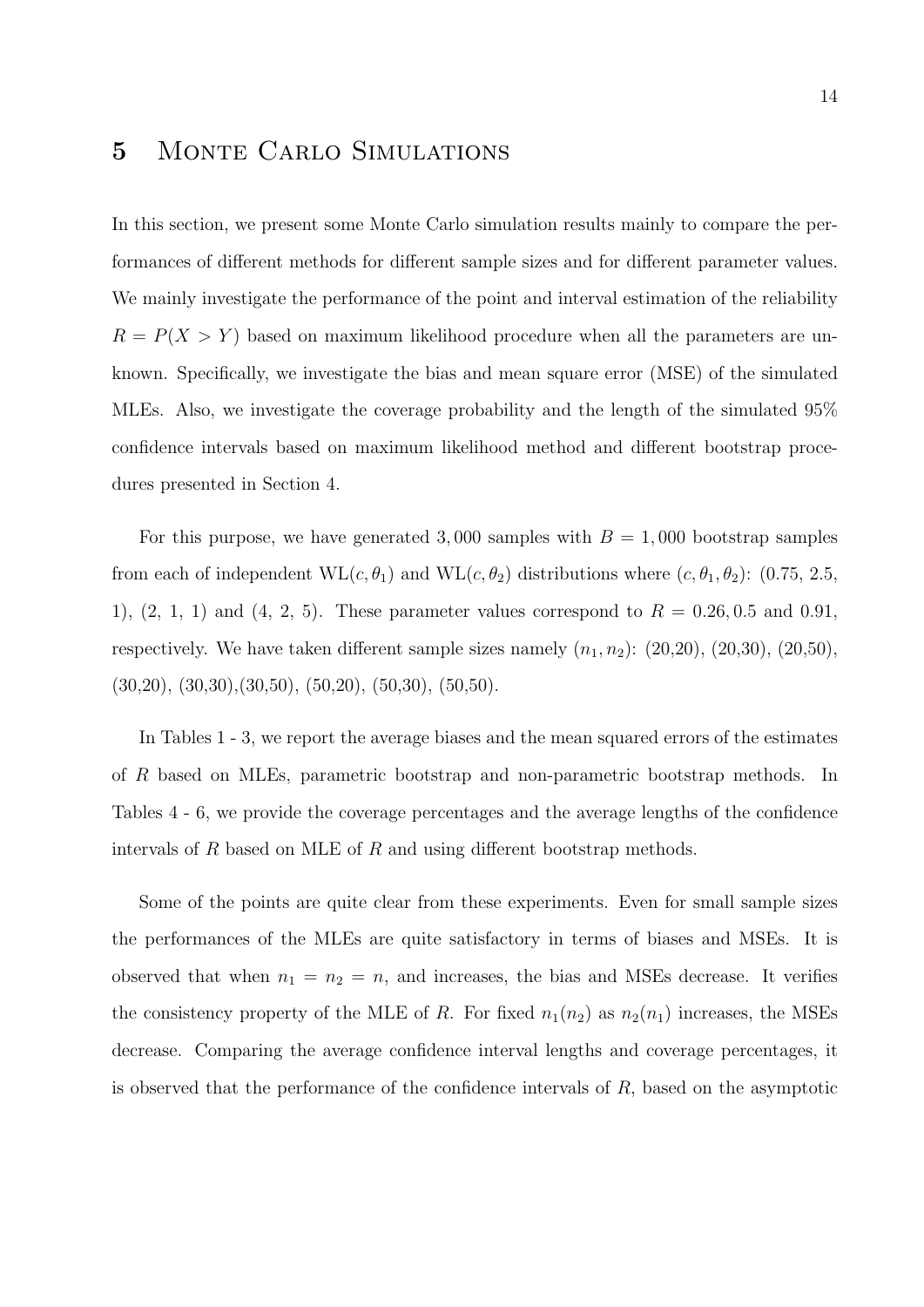distribution of MLE is quite satisfactory. It maintains the nominal coverage percentages even for small sample sizes. Among the different bootstrap confidence intervals the biased corrected parametric bootstrap confidence intervals perform the best in terms of the coverage percentages. In most of the cases considered here, the confidence intervals based on MLE performs better than the biased corrected bootstrap confidence intervals in terms of shorter average confidence intervals.

Table 1: Average bias (mean squared error) of different estimators of  $R = P(X > Y)$  when  $c = 0.75, \theta_1 = 2.5 \text{ and } \theta_2 = 1.$ 

| MLE<br>$n_1, n_2$ |                      | Parametric Boot      | Non-Parametric Boot |  |
|-------------------|----------------------|----------------------|---------------------|--|
| 20, 20            | $-0.0045(0.0046)$    | $-0.0075(0.0047)$    | $-0.0072(0.0047)$   |  |
| 20, 30            | $-0.0030(0.0037)$    | $-0.0084(0.0038)$    | $-0.0064(0.0037)$   |  |
| 20, 50            | $-0.0059(0.0029)$    | $-0.0081(0.0029)$    | $-0.0096(0.0030)$   |  |
| 30, 20            | $-0.0017$ $(0.0037)$ | $-0.0017(0.0039)$    | $-0.0024(0.0037)$   |  |
| 30, 30            | $-0.0023(0.0029)$    | $-0.0046(0.0031)$    | $-0.0042(0.0029)$   |  |
| 30, 50            | $-0.0046$ $(0.0023)$ | $-0.0053(0.0023)$    | $-0.0071(0.0024)$   |  |
| 50, 20            | 0.0011(0.0031)       | 0.0049(0.0033)       | 0.0027(0.0032)      |  |
| 50, 30            | 0.0009(0.0023)       | $-0.0002(0.0023)$    | 0.0008(0.0023)      |  |
| 50, 50            | $-0.0004(0.0018)$    | $-0.0016$ $(0.0017)$ | $-0.0016(0.0018)$   |  |

Table 2: Average bias (mean squared error) of different estimators of  $R = P(X > Y)$  when  $c = 2, \theta_1 = 1$  and  $\theta_2 = 1$ .

| $n_1, n_2$ | MLE.              | Parametric Boot   | Non-Parametric Boot |
|------------|-------------------|-------------------|---------------------|
| 20, 20     | 0.0001(0.0078)    | 0.0008(0.0079)    | 0.0000(0.0080)      |
| 20, 30     | $-0.0042(0.0065)$ | $-0.0007(0.0065)$ | $-0.0054(0.0067)$   |
| 20, 50     | $-0.0021(0.0055)$ | $-0.0060(0.0051)$ | $-0.0044(0.0056)$   |
| 30, 20     | $-0.0013(0.0064)$ | 0.0041(0.0067)    | $-0.0001(0.0065)$   |
| 30, 30     | $-0.0012(0.0050)$ | $-0.0014(0.0052)$ | $-0.0012(0.0052)$   |
| 30, 50     | $-0.0024(0.0040)$ | 0.0005(0.0041)    | $-0.0035(0.0040)$   |
| 50, 20     | 0.0046(0.0052)    | 0.0050(0.0056)    | 0.0069(0.0053)      |
| 50, 30     | 0.0008(0.0040)    | 0.0015(0.0042)    | 0.0018(0.0040)      |
| 50, 50     | 0.0016(0.0030)    | 0.0003(0.0030)    | 0.0016(0.0030)      |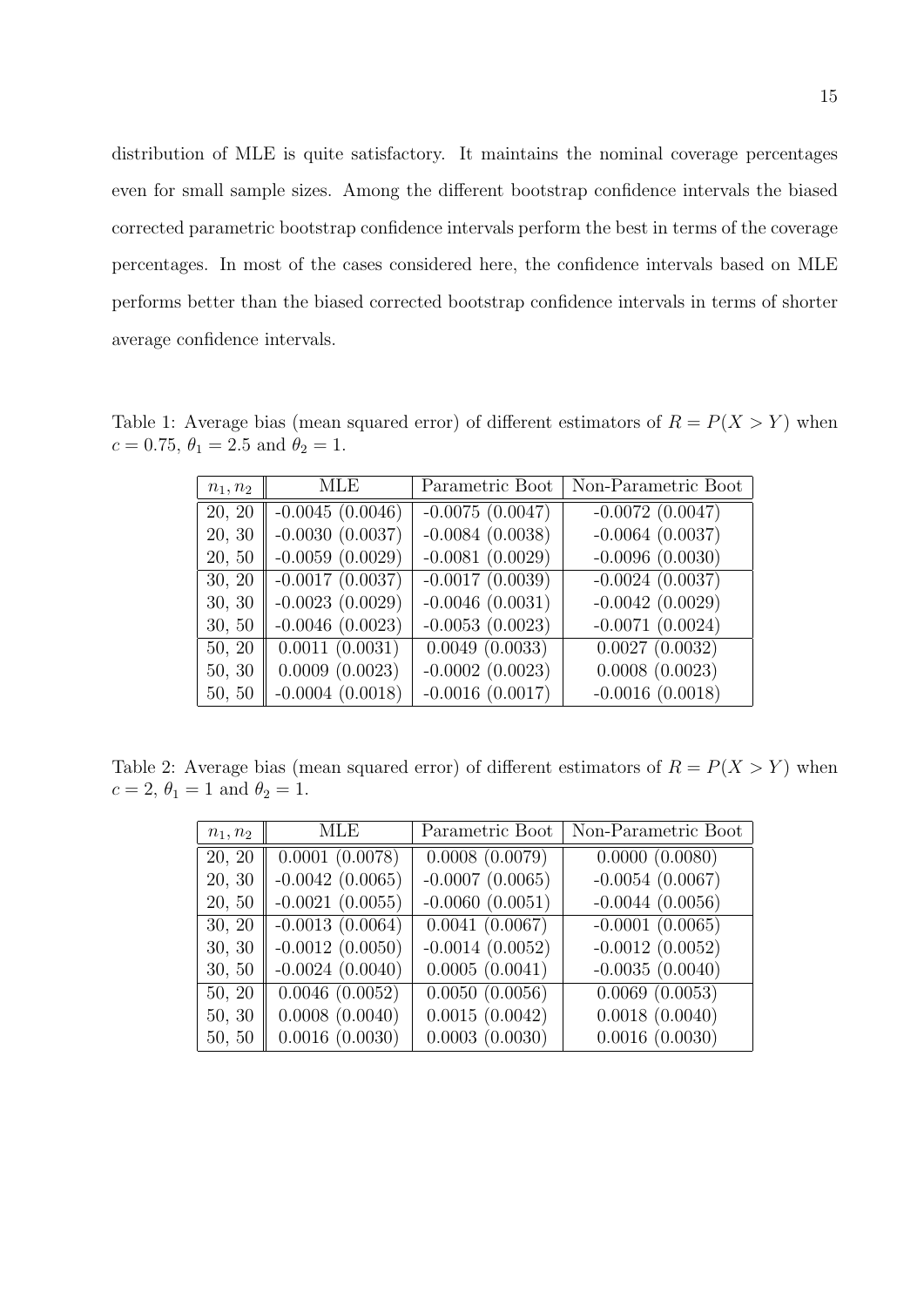| $n_1, n_2$ | MLE            | Parametric Boot     | Non-Parametric Boot |
|------------|----------------|---------------------|---------------------|
| 20, 20     | 0.0026(0.0016) | 0.0037(0.0015)      | 0.0040(0.0016)      |
| 20, 30     | 0.0008(0.0013) | 0.0020(0.0012)      | 0.0015(0.0013)      |
| 20, 50     | 0.0004(0.0010) | $-0.0009(0.0011)$   | 0.0001(0.0010)      |
| 30, 20     | 0.0019(0.0014) | 0.0036(0.0013)      | 0.0033(0.0013)      |
| 30, 30     | 0.0014(0.0011) | 0.0025(0.0010)      | 0.0024(0.0011)      |
| 30, 50     | 0.0001(0.0009) | 0.0010(0.0009)      | 0.0004(0.0008)      |
| 50, 20     | 0.0010(0.0010) | 0.0019(0.0011)      | 0.0021(0.0010)      |
| 50, 30     | 0.0019(0.0008) | $0.0028$ $(0.0008)$ | 0.0029(0.0008)      |
| 50, 50     | 0.0013(0.0006) | $0.0009$ $(0.0007)$ | 0.0020(0.0006)      |

Table 3: Average bias (mean squared error) of different estimators of  $R = P(X > Y)$  when  $c = 4, \theta_1 = 2 \text{ and } \theta_2 = 5.$ 

Table 4: Coverage probability (average confidence interval length) of different estimators of  $R = P(X > Y)$  when  $c = 0.75$ ,  $\theta_1 = 2.5$  and  $\theta_2 = 1$ .

| $n_1, n_2$ | MLE      | Parametric Bootstrap |          |              |          | Non-parametric Bootstrap |              |
|------------|----------|----------------------|----------|--------------|----------|--------------------------|--------------|
|            |          | p-boot               | t-boot   | $BC_a$ -boot | p-boot   | $t$ -boot                | $BC_a$ -boot |
| 20, 20     | 0.9400   | 0.9263               | 0.9827   | 0.9543       | 0.9127   | 0.9757                   | 0.9387       |
|            | (0.2473) | (0.2546)             | (0.3050) | (0.2635)     | (0.2496) | (0.3026)                 | (0.2566)     |
| 20, 30     | 0.9427   | 0.9290               | 0.9823   | 0.9493       | 0.9140   | 0.9700                   | 0.9370       |
|            | (0.2265) | (0.2299)             | (0.2764) | (0.2379)     | (0.2252) | (0.2739)                 | (0.2310)     |
| 20, 50     | 0.9483   | 0.9330               | 0.9827   | 0.9523       | 0.9050   | 0.9710                   | 0.9320       |
|            | (0.2048) | (0.2075)             | (0.2474) | (0.2142)     | (0.2003) | (0.2432)                 | (0.2057)     |
| 30, 20     | 0.9507   | 0.9317               | 0.9763   | 0.9500       | 0.9293   | 0.9707                   | 0.9523       |
|            | (0.2277) | (0.2348)             | (0.2648) | (0.2397)     | (0.2312) | (0.2624)                 | (0.2347)     |
| 30, 30     | 0.9487   | 0.9277               | 0.9760   | 0.9543       | 0.9260   | 0.9723                   | 0.9497       |
|            | (0.2044) | (0.2086)             | (0.2392) | (0.2129)     | (0.2048) | (0.2358)                 | (0.2085)     |
| 30, 50     | 0.9390   | 0.9350               | 0.9763   | 0.9507       | 0.9193   | 0.9707                   | 0.9380       |
|            | (0.1815) | (0.1845)             | (0.2128) | (0.1884)     | (0.1805) | (0.2101)                 | (0.1840)     |
| 50, 20     | 0.9490   | 0.9373               | 0.9583   | 0.9487       | 0.9333   | 0.9573                   | 0.9447       |
|            | (0.2090) | (0.2163)             | (0.2288) | (0.2174)     | (0.2113) | (0.2234)                 | (0.2119)     |
| 50, 30     | 0.9530   | 0.9463               | 0.9717   | 0.9547       | 0.9400   | 0.9653                   | 0.9513       |
|            | (0.1842) | (0.1879)             | (0.2036) | (0.1897)     | (0.1855) | (0.2017)                 | (0.1868)     |
| 50, 50     | 0.9433   | 0.9430               | 0.9720   | 0.9527       | 0.9323   | 0.9640                   | 0.9417       |
|            | (0.1599) | (0.1621)             | (0.1792) | (0.1640)     | (0.1597) | (0.1770)                 | (0.1614)     |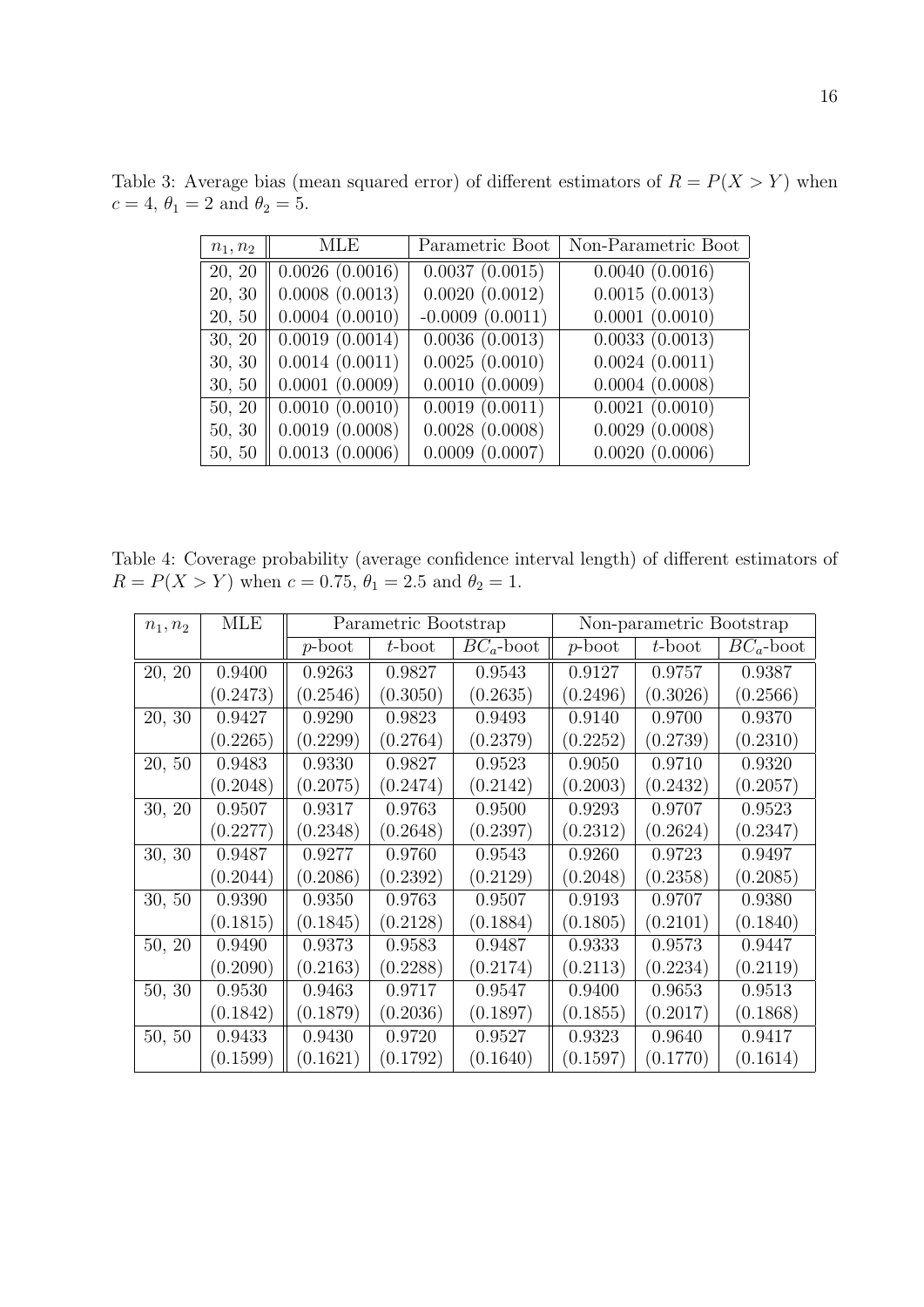| $n_1, n_2$ | MLE      | Parametric Bootstrap |           |              | Non-parametric Bootstrap |           |              |
|------------|----------|----------------------|-----------|--------------|--------------------------|-----------|--------------|
|            |          | $p\text{-boot}$      | $t$ -boot | $BC_a$ -boot | $p\text{-boot}$          | $t$ -boot | $BC_a$ -boot |
| 20, 20     | 0.9413   | 0.9383               | 0.9630    | 0.9567       | 0.9303                   | 0.9510    | 0.9497       |
|            | (0.3172) | (0.3361)             | (0.3391)  | (0.3380)     | (0.3355)                 | (0.3398)  | (0.3365)     |
| 20, 30     | 0.9450   | 0.9400               | 0.9650    | 0.9607       | 0.9343                   | 0.9583    | 0.9503       |
|            | (0.2918) | (0.3060)             | (0.3135)  | (0.3071)     | (0.3035)                 | (0.3122)  | (0.3041)     |
| 20, 50     | 0.9413   | 0.9507               | 0.9687    | 0.9590       | 0.9310                   | 0.9543    | 0.9410       |
|            | (0.2690) | (0.2791)             | (0.2904)  | (0.2795)     | (0.2756)                 | (0.2880)  | (0.2759)     |
| 30, 20     | 0.9480   | 0.9293               | 0.9440    | 0.9510       | 0.9323                   | 0.9497    | 0.9523       |
|            | (0.2920) | (0.3059)             | (0.3031)  | (0.3073)     | (0.3040)                 | (0.3012)  | (0.3049)     |
| 30, 30     | 0.9457   | 0.9450               | 0.9593    | 0.9577       | 0.9383                   | 0.9527    | 0.9493       |
|            | (0.2635) | (0.2740)             | (0.2760)  | (0.2749)     | (0.2724)                 | (0.2743)  | (0.2728)     |
| 30, 50     | 0.9513   | 0.9450               | 0.9607    | 0.9517       | 0.9453                   | 0.9607    | 0.9543       |
|            | (0.2373) | (0.2444)             | (0.2496)  | (0.2447)     | (0.2432)                 | (0.2492)  | (0.2433)     |
| 50, 20     | 0.9480   | 0.9347               | 0.9413    | 0.9503       | 0.9323                   | 0.9400    | 0.9487       |
|            | (0.2693) | (0.2786)             | (0.2713)  | (0.2797)     | (0.2747)                 | (0.2661)  | (0.2755)     |
| 50, 30     | 0.9527   | 0.9433               | 0.9517    | 0.9557       | 0.9413                   | 0.9487    | 0.9550       |
|            | (0.2372) | (0.2448)             | (0.2422)  | (0.2455)     | (0.2423)                 | (0.2394)  | (0.2427)     |

50, 50 0.9510 0.9400 0.9527 0.9480 0.9387 0.9507 0.9483

 $(0.2069)$   $\vert$   $(0.2121)$   $\vert$   $(0.2132)$   $\vert$   $(0.2124)$   $\vert$   $(0.2107)$   $\vert$   $(0.2117)$   $\vert$   $(0.2109)$ 

Table 5: Coverage probability (average confidence interval length) of different estimators of  $R = P(X > Y)$  when  $c = 2$ ,  $\theta_1 = 1$  and  $\theta_2 = 1$ .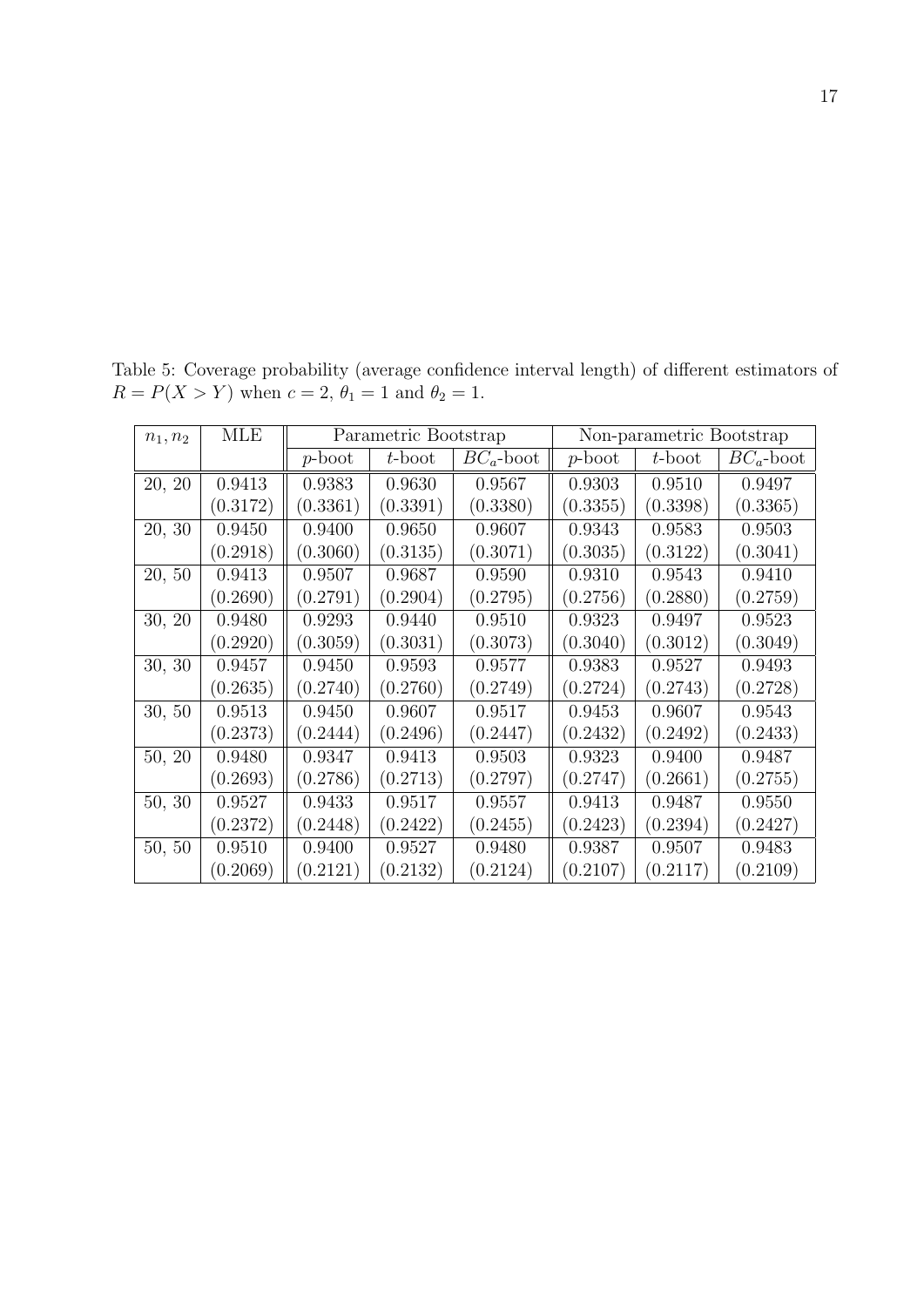| $n_1, n_2$ | MLE      | Parametric Bootstrap |           |              |          | Non-parametric Bootstrap |              |
|------------|----------|----------------------|-----------|--------------|----------|--------------------------|--------------|
|            |          | p-boot               | $t$ -boot | $BC_a$ -boot | p-boot   | $t$ -boot                | $BC_a$ -boot |
| 20, 20     | 0.9570   | 0.9303               | 0.8943    | 0.9580       | 0.9010   | 0.8677                   | 0.9393       |
|            | (0.1641) | (0.1473)             | (0.1305)  | (0.1731)     | (0.1426) | (0.1254)                 | (0.1646)     |
| 20, 30     | 0.9547   | 0.9263               | 0.8960    | 0.9660       | 0.9037   | 0.8713                   | 0.9447       |
|            | (0.1490) | (0.1368)             | (0.1226)  | (0.1543)     | (0.1346) | (0.1200)                 | (0.1507)     |
| 20, 50     | 0.9560   | 0.9347               | 0.9123    | 0.9530       | 0.9317   | 0.9040                   | 0.9500       |
|            | (0.1325) | (0.1262)             | (0.1155)  | (0.1363)     | (0.1235) | (0.1124)                 | (0.1330)     |
| 30, 20     | 0.9527   | 0.9140               | 0.8833    | 0.9477       | 0.9023   | 0.8660                   | 0.9393       |
|            | (0.1485) | (0.1344)             | (0.1190)  | (0.1546)     | (0.1305) | (0.1147)                 | (0.1478)     |
| 30, 30     | 0.9477   | 0.9263               | 0.8987    | 0.9547       | 0.9147   | 0.8833                   | 0.9350       |
|            | (0.1331) | (0.1235)             | (0.1100)  | (0.1377)     | (0.1208) | (0.1071)                 | (0.1337)     |
| 30, 50     | 0.9543   | 0.9330               | 0.9057    | 0.9520       | 0.9297   | 0.8963                   | 0.9463       |
|            | (0.1179) | (0.1113)             | (0.1007)  | (0.1200)     | (0.1102) | $\left( 0.0994\right)$   | (0.1183)     |
| 50, 20     | 0.9527   | 0.9230               | 0.8887    | 0.9450       | 0.9153   | 0.8817                   | 0.9377       |
|            | (0.1327) | (0.1227)             | (0.1094)  | (0.1370)     | (0.1191) | (0.1054)                 | (0.1319)     |
| 50, 30     | 0.9563   | 0.9323               | 0.9020    | 0.9500       | 0.9193   | 0.8893                   | 0.9463       |
|            | (0.1170) | (0.1097)             | (0.0980)  | (0.1203)     | (0.1077) | (0.0955)                 | (0.1175)     |
| 50, 50     | 0.9553   | 0.9360               | 0.9060    | 0.9483       | 0.9317   | 0.9040                   | 0.9473       |
|            | (0.1020) | (0.0981)             | (0.0884)  | (0.1047)     | (0.0960) | (0.0862)                 | (0.1023)     |

Table 6: Coverage probability (average confidence interval length) of different estimators of  $R = P(X > Y)$  when  $c = 4, \theta_1 = 2$  and  $\theta_2 = 5$ .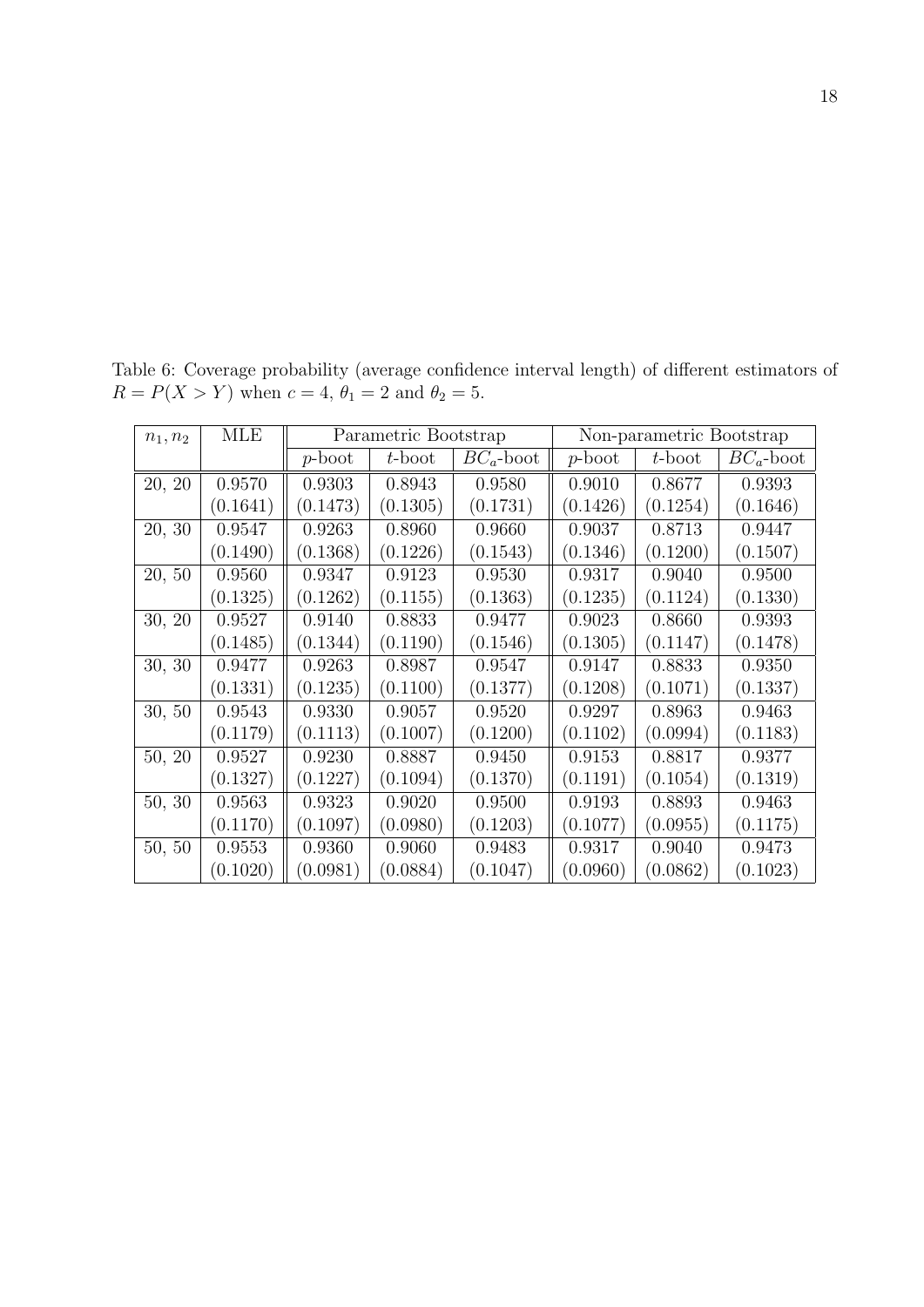### **6** Data Analysis

In this section we consider two data sets and describe all the details for illustrative purposes. The two data sets were originally reported by Bader and Priest (1982), on failure stresses (in GPa) of single carbon fibers of lengths 20 mm and 50 mm, respectively. We present the data sets below.

Length 20 mm: *X* (*n*<sub>1</sub> = 69): 1.312, 1.314, 1.479, 1.552, 1.700, 1.803, 1.861, 1.865, 1.944, 1.958, 1.966, 1.997, 2.006, 2.021, 2.027, 2.055, 2.063, 2.098, 2.14, 2.179, 2.224, 2.240, 2.253, 2.270, 2.272, 2.274, 2.301, 2.301, 2.359, 2.382, 2.382, 2.426, 2.434, 2.435, 2.478, 2.490, 2.511, 2.514, 2.535, 2.554, 2.566, 2.57, 2.586, 2.629, 2.633, 2.642, 2.648, 2.684, 2.697, 2.726, 2.770, 2.773, 2.800, 2.809, 2.818, 2.821, 2.848, 2.88, 2.954, 3.012, 3.067, 3.084, 3.090, 3.096, 3.128, 3.233, 3.433, 3.585, 3.585.

Length 50 mm: *Y* (*n*<sub>2</sub> = 65): 1.339, 1.434, 1.549, 1.574, 1.589, 1.613, 1.746, 1.753, 1.764, 1.807, 1.812, 1.84, 1.852, 1.852, 1.862, 1.864, 1.931, 1.952, 1.974, 2.019, 2.051, 2.055, 2.058, 2.088, 2.125, 2.162, 2.171, 2.172, 2.18, 2.194, 2.211, 2.27, 2.272, 2.28, 2.299, 2.308, 2.335, 2.349, 2.356, 2.386, 2.39, 2.41, 2.43, 2.431, 2.458, 2.471, 2.497, 2.514, 2.558, 2.577, 2.593, 2.601, 2.604, 2.62, 2.633, 2.67, 2.682, 2.699, 2.705, 2.735, 2.785, 3.02, 3.042, 3.116, 3.174.

Before progressing further first we perform some preliminary data analysis. Figure 1 shows the empirical scaled total time on test (TTT)-transform for each considered data set where

$$
T(r/n) = \frac{\sum_{i=1}^{r} x_{i:n} + (n-r)x_{r:n}}{\sum_{i=1}^{n} x_{i:n}}, \qquad r = 1, 2, \dots, n,
$$

where  $x_{1:n} \leq x_{2:n} \leq \ldots \leq x_{n:n}$  are the order statistics from a random sample  $x_1, x_2, \ldots, x_n$ . For more details on the empirical scaled total time on test (TTT)-transform and its relation to the behavior of the hazard rate function, we refer the reader to the seminal paper by Barlow and Campo (1975). Inspection of Figure 1 shows concave behavior above the diagonal line,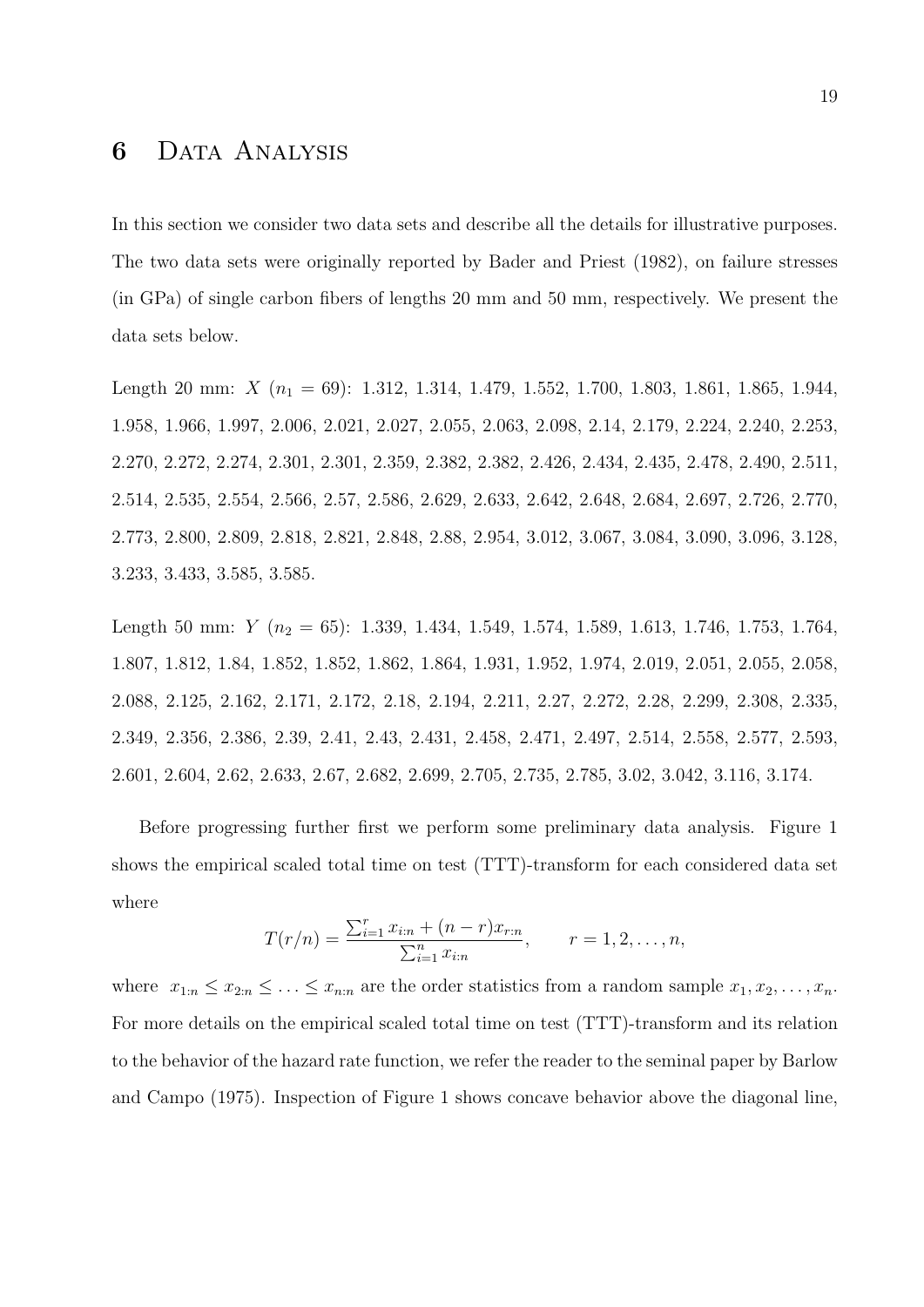indicating that each of the considered data sets is drawn from a population with an increasing hazard rate. Therefore, WL can be used to analyze the two data sets.



Figure 1: Scaled TTT plots: (a) Length 20 mm data (b) Length 50 mm data.

First it is assumed that  $X \sim WL(c_1, \theta_1)$  and  $Y \sim WL(c_2, \theta_2)$ . The MLEs of the unknown parameters are as follows:  $\hat{c}_1 = 22.8930, \hat{\theta}_1 = 8.2277, \hat{c}_2 = 28.0882, \hat{\theta}_2 = 11.3519$ , and the associated log-likelihood value is  $L_1 = -85.0880$ . Second suppose that  $X \sim WL(c, \theta_1)$  and *Y* ~ WL(*c*,  $\theta_2$ ). Then, the MLEs of the unknown parameters are as follows:  $\hat{c} = 25.1549$ ,  $\hat{\theta}_1 = 10.5491$ ,  $\hat{\theta}_2 = 11.5153$ , and the associated log-likelihood value is  $L_0 = -85.4284$ . We perform the following testing of hypothesis;

$$
H_0: c_1 = c_2, \ \ vs. \ \ H_1: c_1 \neq c_2,
$$

and in this case  $-2(L_0 - L_1) = 0.6808$ . Hence, the null hypothesis cannot be rejected. Therefore, in this case the assumption of  $c_1 = c_2$  is justified.

To compute the MLEs of  $c, \theta_1$  and  $\theta_2$ , we use the profile likelihood method. Figure 2 provides the profile log-likelihood of *c*. It indicates that it has a unique maximum. In Table 7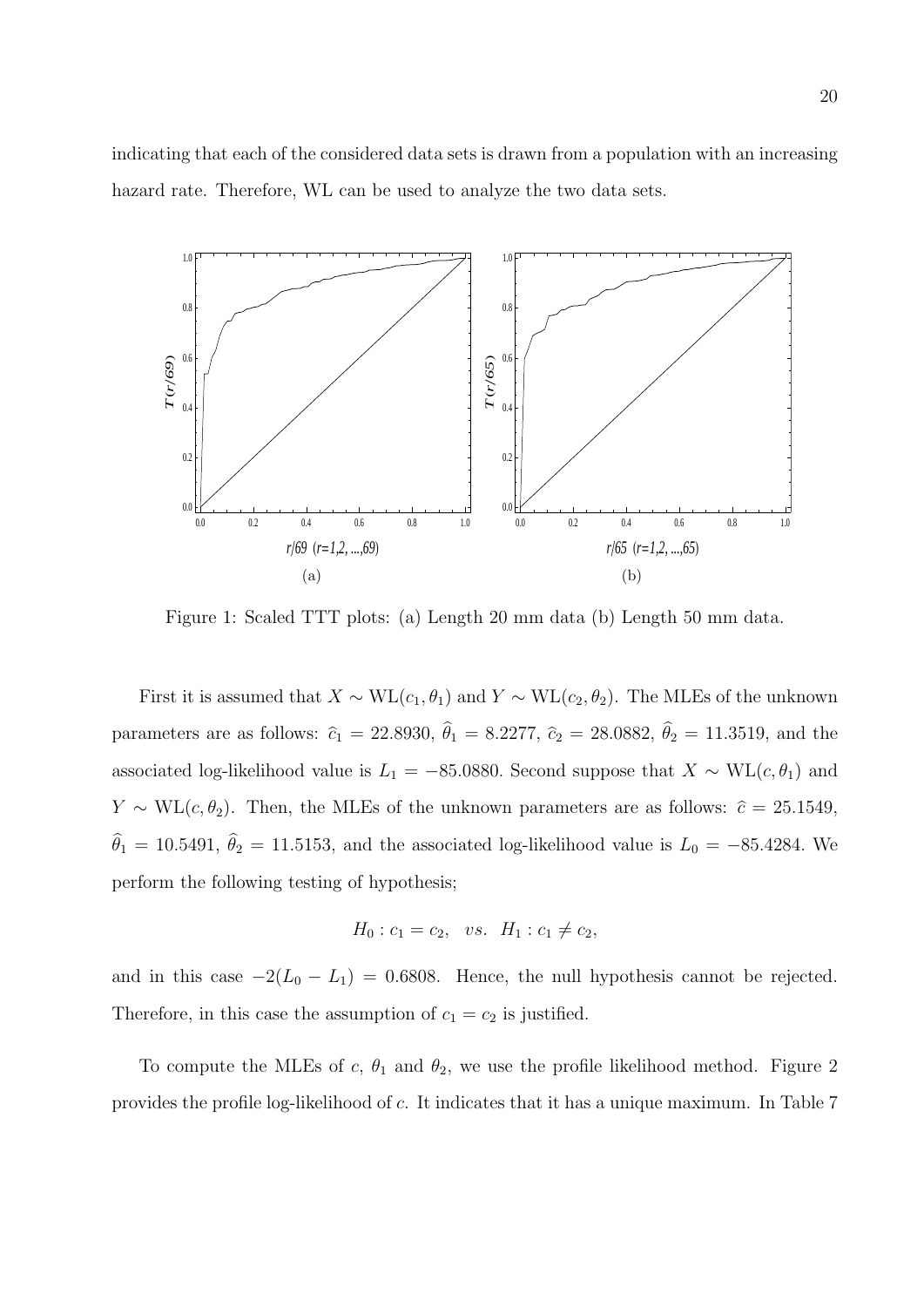we provide the MLEs of the parameters  $c, \theta_1, \theta_2$  as well as the Kolmogorov-Smirnov (K-S) and Anderson-Darling (A-D) goodness-of-fit tests. The table shows that both the tests accept the null hypothesis that each data set is drawn from WL distribution. Such conclusions are also supported by various diagnostic plots in Figures 3 and 4. Based on the MLEs  $\hat{c}, \hat{\theta}_1, \hat{\theta}_2$ , the point estimate of *R* is 0.6235 and the 95% confidence interval of *R* is (0*.*5164*,* 0*.*7307) with confidence interval length 0*.*2143*.* MLE, parametric and non-parametric bootstrap estimates of *R* are provided in Table 8.

Table 7: MLEs and K-S and A-D goodness-of-fit tests.

| Plane                                       | <b>MLEs</b>                |        | K-S statistic $ p$ -value $ $ A-D statistic $ p$ -value |        |
|---------------------------------------------|----------------------------|--------|---------------------------------------------------------|--------|
| Length 20 mm $\hat{c} = 25.1549 \pm 0.0559$ |                            | 0.9823 | $\pm 0.3309$                                            | 0.9130 |
|                                             | $\hat{\theta}_1 = 10.5491$ |        |                                                         |        |
| Length 50 mm $\hat{c} = 25.1549 \pm 0.0723$ |                            | 0.8857 | $\mid 0.3311$                                           | 0.9128 |
|                                             | $\hat{\theta}_2 = 11.5153$ |        |                                                         |        |

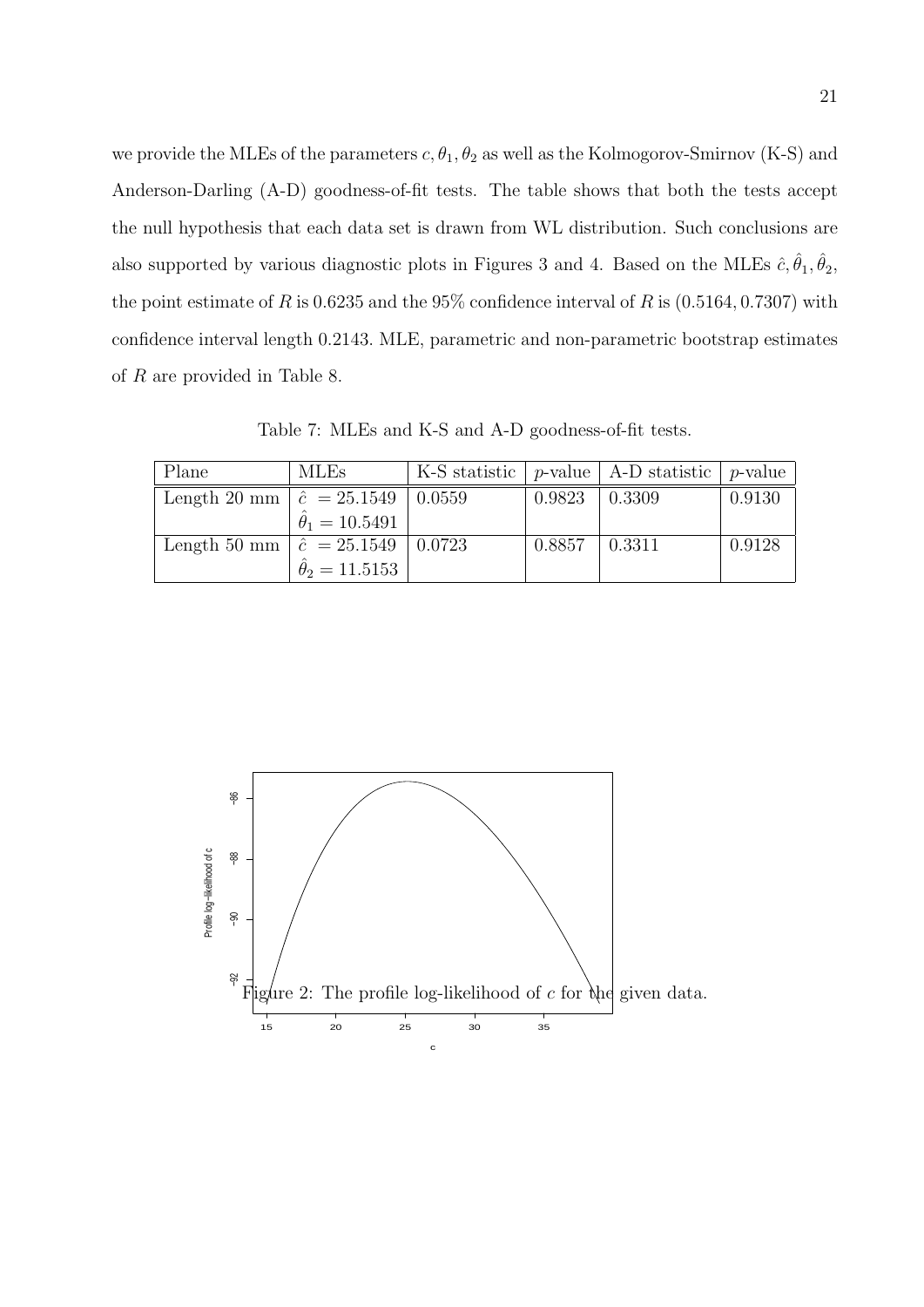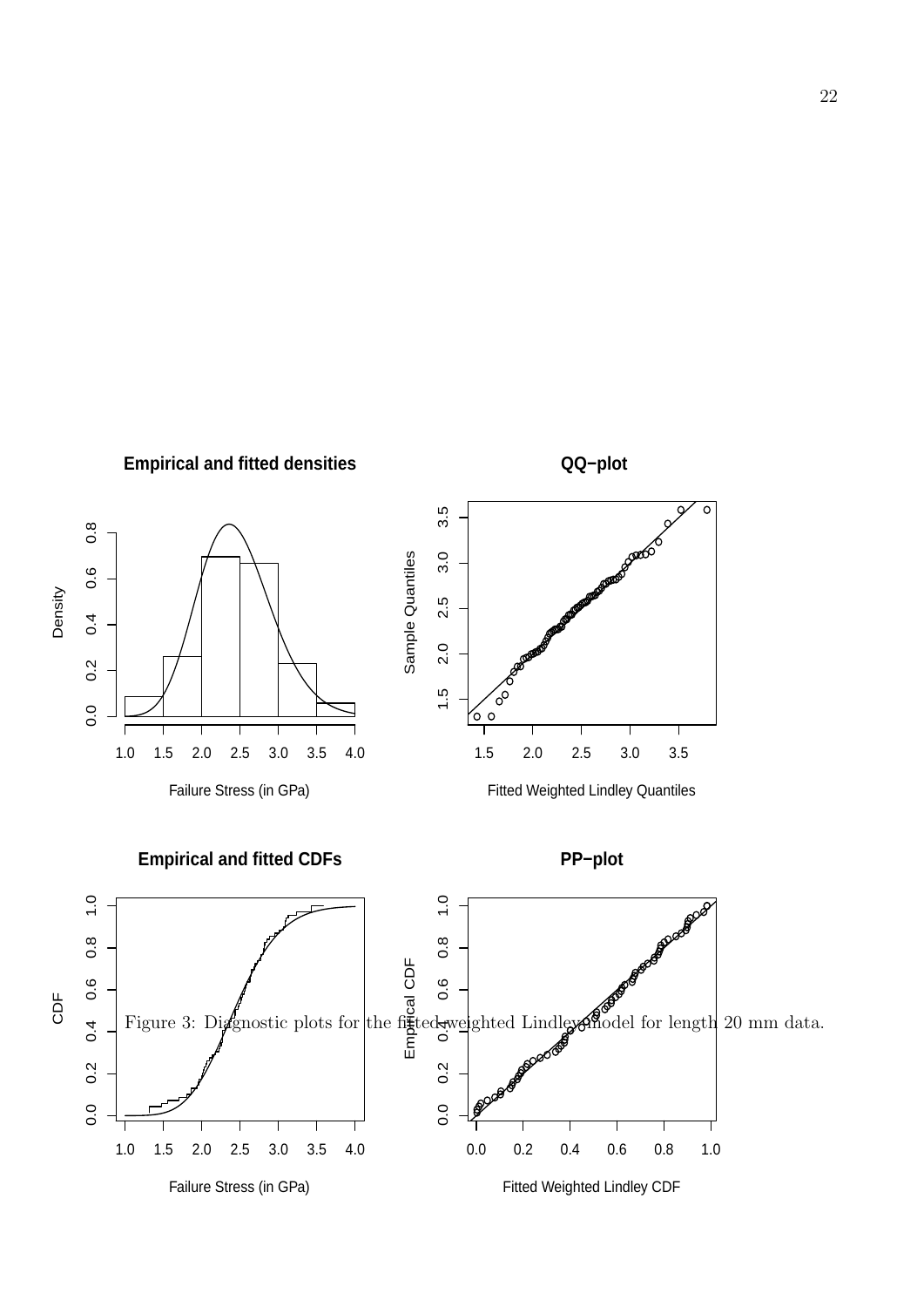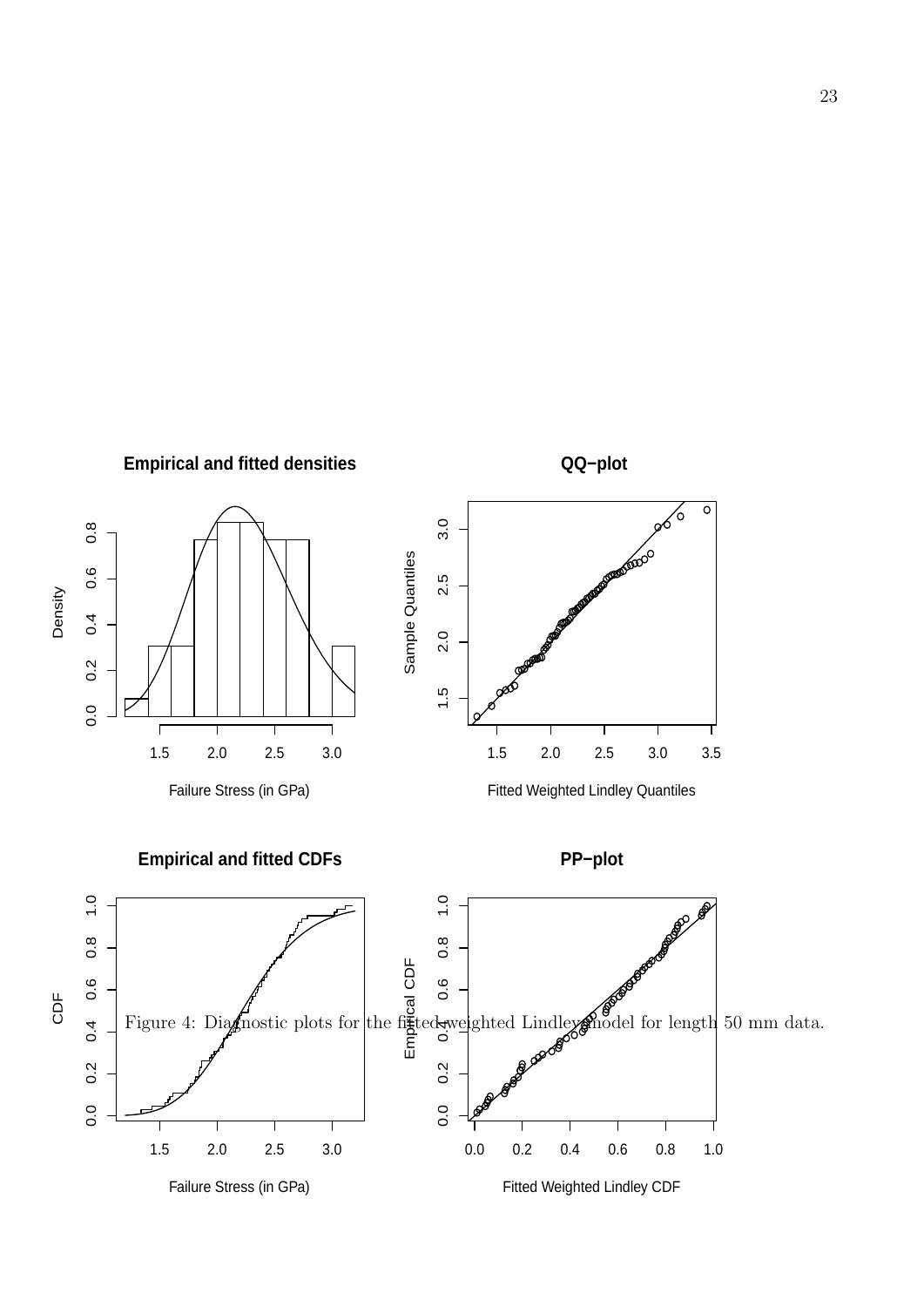| <b>Estimation Method</b> | $\ddot{R}$ | $95\%$ C.I. of R | confidence interval length |
|--------------------------|------------|------------------|----------------------------|
| $\mathbf{MLE}$           | 0.6235     | (0.5286, 0.7099) | 0.1813                     |
| Parametric Bootstrap     |            |                  |                            |
| $p\text{-boot}$          | 0.6232     | (0.5265, 0.7154) | 0.1889                     |
| $t$ -boot                | 0.6232     | (0.5265, 0.7116) | 0.1851                     |
| $BC_a$ -boot             | 0.6232     | (0.5218, 0.7140) | 0.1922                     |
| Non-Parametric Bootstrap |            |                  |                            |
| $p\text{-boot}$          | 0.6251     | (0.5364, 0.7081) | 0.1717                     |
| $t$ -boot                | 0.6251     | (0.5364, 0.7033) | 0.1669                     |
| $BC_a$ -boot             | 0.6251     | (0.5328, 0.7030) | 0.1702                     |

Table 8: Statistical inference of *R* for the different estimation methods.

## **7** Concluding Remarks

In this paper we consider the statistical inference of  $R = P(X > Y)$ , where *X* and *Y* are independent weighted Lindley random variables with a common shape parameter. This probability is a measure of discrimination between two groups and has been studied quite extensively under different conditions by various authors. We investigate Maximum likelihood, *p*-, *t*-, and *BCa*-bootstrapping estimation methods (point and interval) of *R* and their performances are examined by extensive simulations. It is observed that the maximum likelihood method provides very satisfactory results both for point and interval estimation of *R*. An example is provided to illustrate these results. It is hoped that our investigation will be useful for researchers dealing with the kind of data considered in this paper.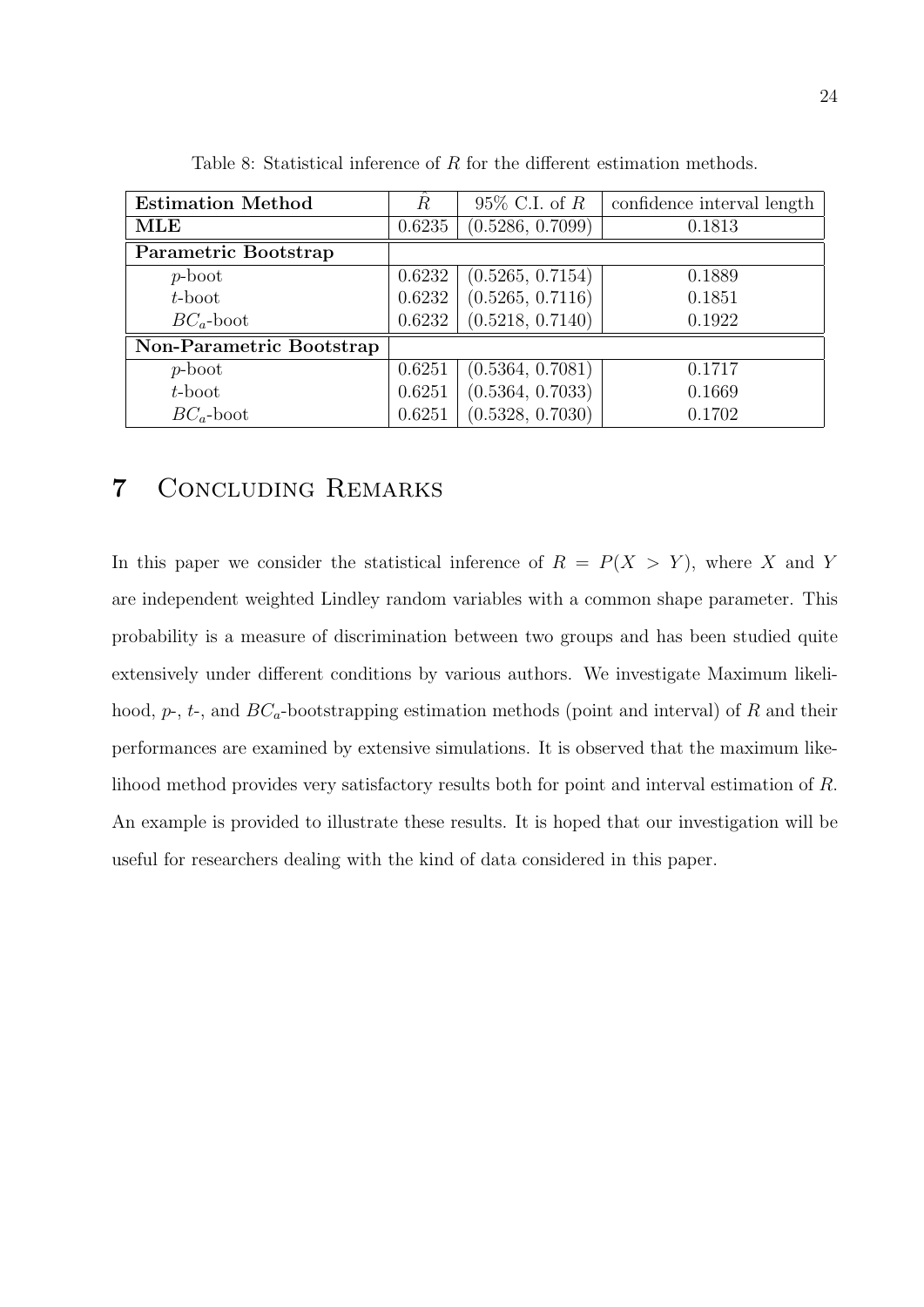### **References**

- [1] Al-Mutairi, D.K., Ghitany, M.E., Gupta, R.C. (2011) Estimation of reliability from a series system with random sample size. *Computational Statistics and Data Analysis* 55: 964–972.
- [2] Al-Mutairi, D.K., Ghitany, M.E., Kundu, D. (2013). Inference on stress-strength reliability from Lindley distribution, *Communications in Statistics - Theory and Methods*, 42: 1443–1463.
- [3] Andrews, L.C. (1998). *Special Functions of Mathematics for Engineers*. Second edition. Oxford University Press, Oxford.
- [4] Bader, M.G., Priest, A.M. (1982). Statistical aspects of fiber and bundle strength in hybrid composites, In *Progress in Science and Engineering Composites,* (T. Hayashi, K. Kawata, and S. Umekawa, eds.), vol. ICCM-IV, pp. 1129–1136.
- [5] Barlow, R.E., Campo, R., (1975). Total time on test processes and applications to failure rate analysis, In R.E. Barlow, J. Fussell, N.D. Singpurwalla (Editors), *Reliability and Fault Tree Analysis*, pp. 451–481, SIAM, Philadelphia.
- [6] Birnbaum, Z.W. (1956). On a use of Mann-Whitney statistics, In *Proceedings of the third Berkley Symposium in Mathematics, Statistics and Probability*, vol. 1, 13–17.
- [7] Efron, B., Tibshirani, R.J. (1998). *An Introduction to Bootstrap*. New York: Chapman & Hall.
- [8] Erd´elyi, A., Magnus, W., Oberhettinger, F., Tricomi, F.G. (1954). *Tables of Integral Transforms*. McGraw-Hill, New York.
- [9] Ghitany, M.E., Atieh, B., Nadarajah, S. (2008). Lindley distribution and its application, *Mathematics and Computers in Simulation* 78:493–506.
- [10] Ghitany, M.E., Al-qallaf, F., Al-Mutairi, D.K., Husain, H.A.S. (2011). A two-parameter weighted Lindley distribution and its applications to survival data, *Mathematics and Computers in Simulation* 8: 1190–1201.
- [11] Ghitany, M.E., Al-Mutairi, D.K., Aboukhamseen, S.M. (2015). Estimation of the reliability of a stress-strength system from power Lindley distributions. *Communications in Statistics-Simulation and Computation*, 44(1): 118–136
- [12] Gupta, R.C., Li, X. (2006). Statistical inference for the common mean of two lognormal distributions and some applications in reliability. *Computational Statistics and Data Analysis* 50:3141–3164.
- [13] Gupta, R.C., Peng, C. (2009) Estimating reliability in proportional odds ratio models. *Computational Statistics and Data Analysis* 53: 1495–1510.
- [14] Gupta, R.C., Ghitany, M.E., Al-Mutairi, D.K. (2013). Estimation of reliability from a bivariate log-normal data. *Journal of Statistical Computation and Simulation* 83(6): 1068–1081.